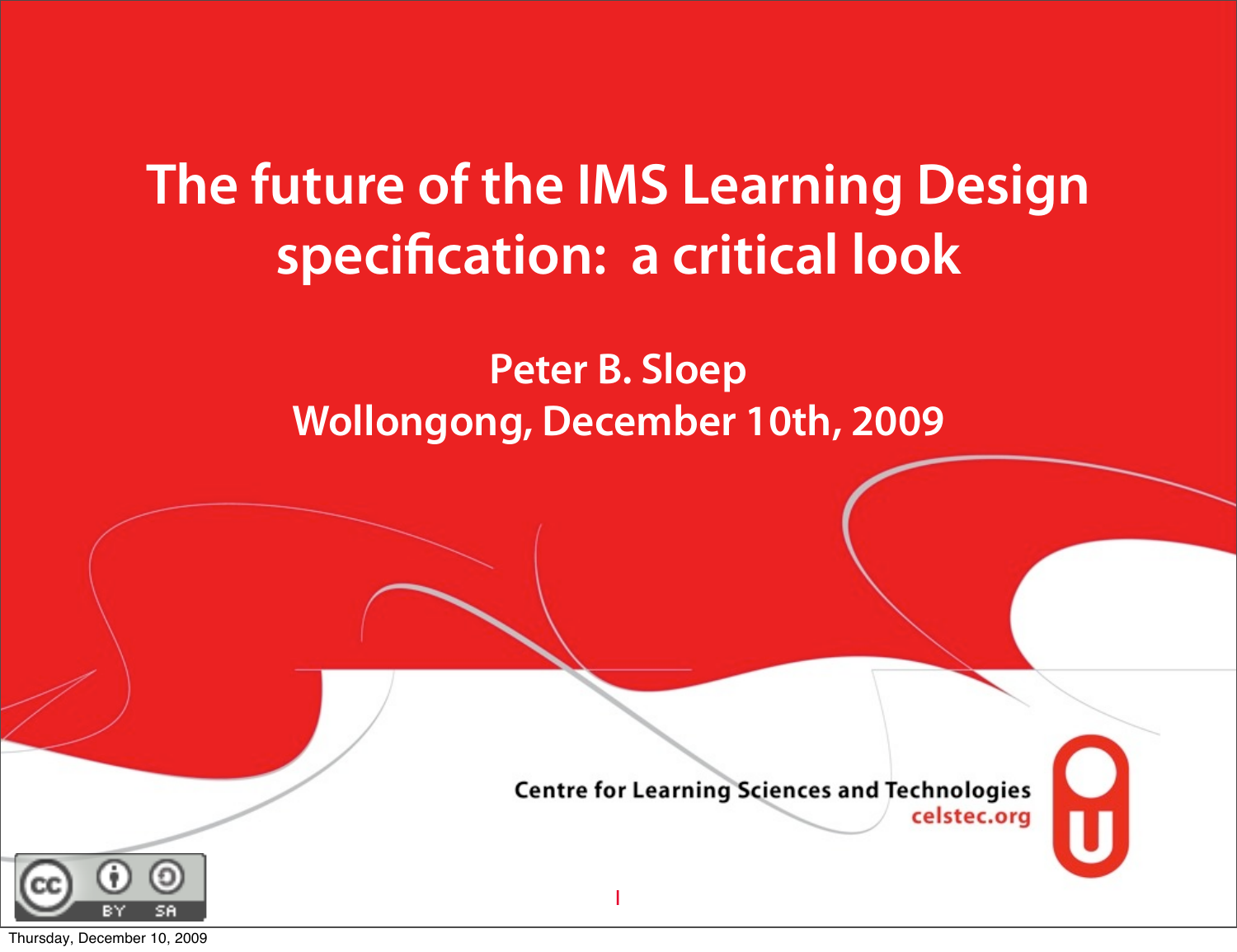### Overview

- Past & Future 1. Designing for learning and Learning Design
- 2. Past: strengths & weaknesses of LD
- $\mathbf{f}$ vs 3. Future: threats to & opportunities for LD
- <u>Conclus</u> 4. Conclusions

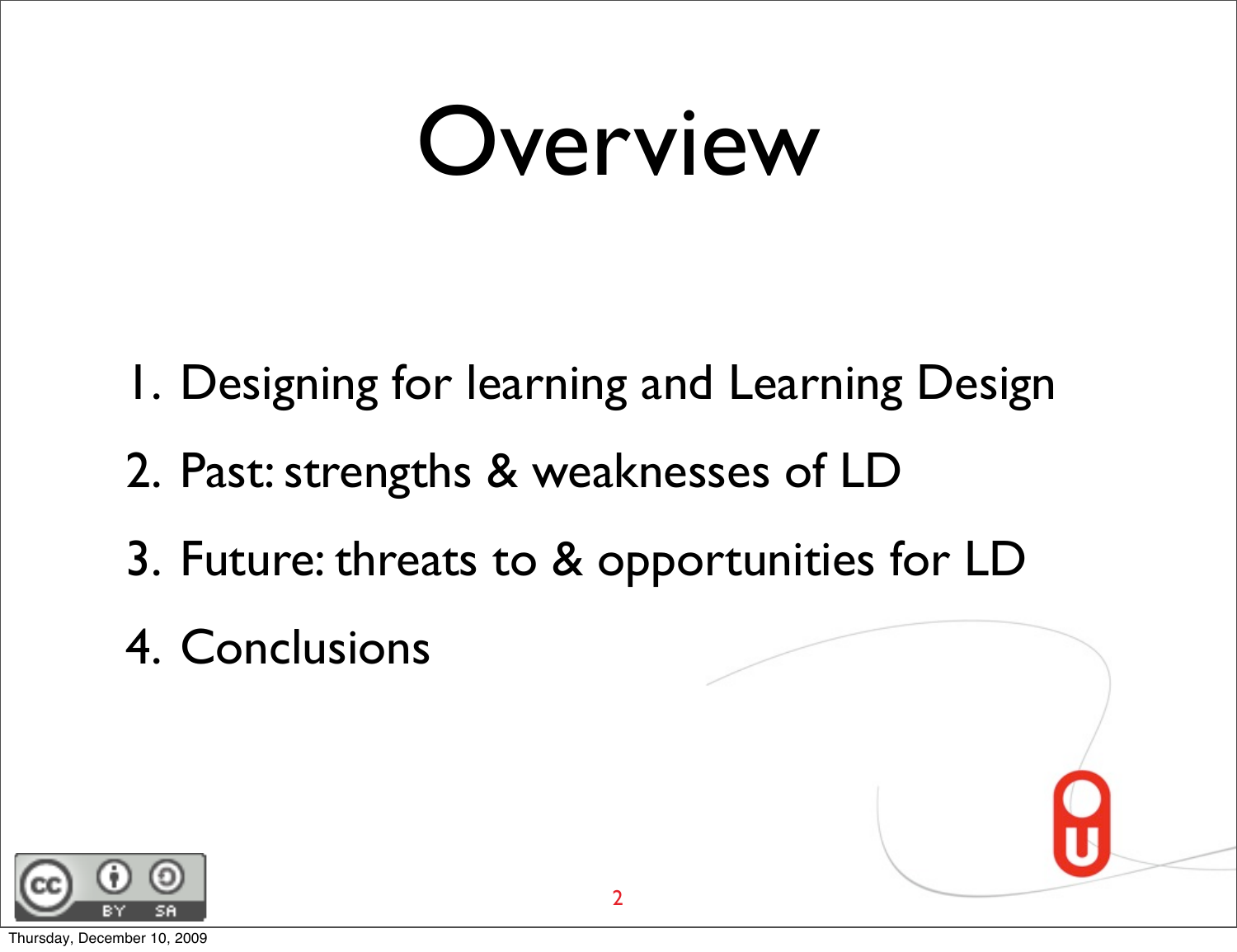# 1 Designing for learning

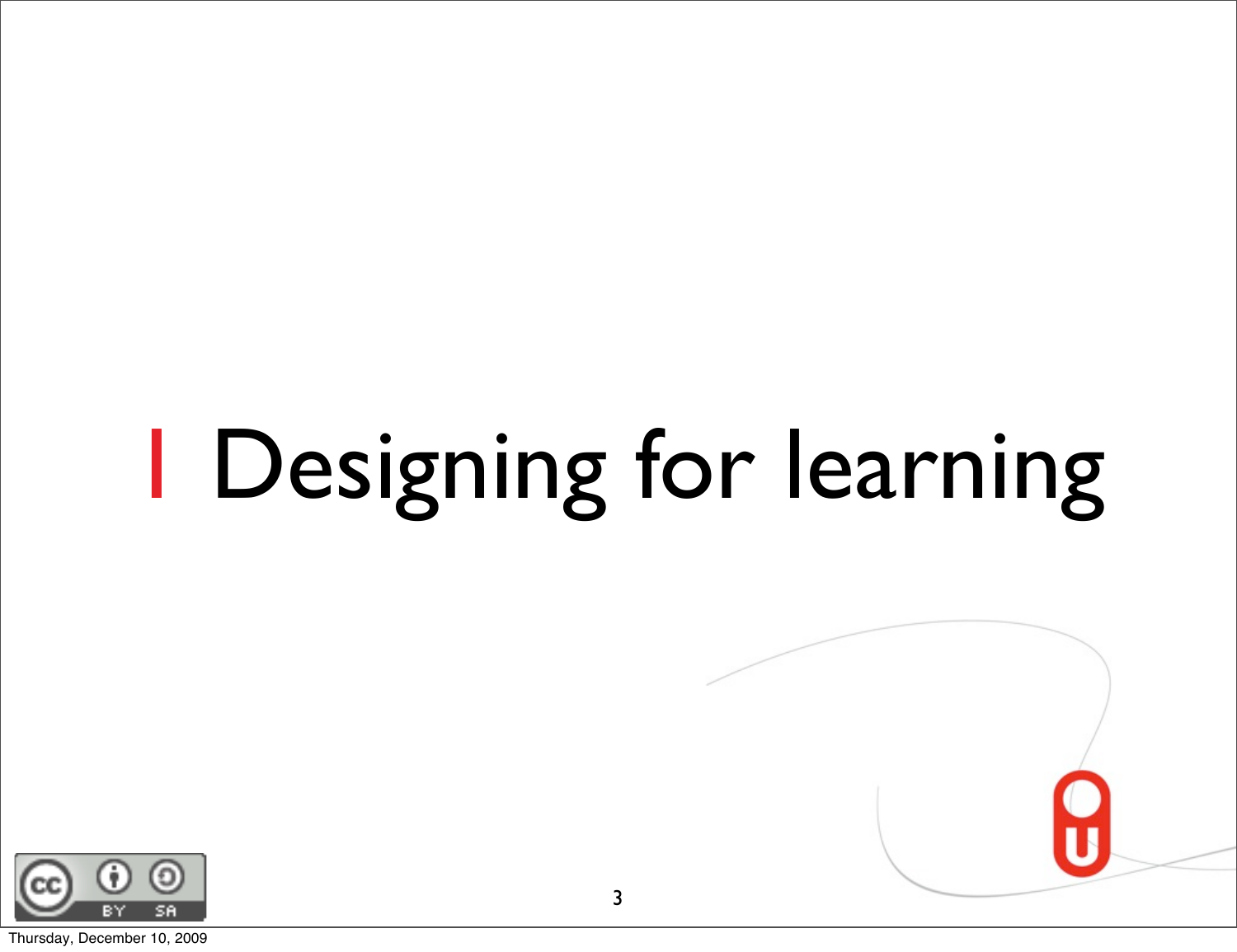

Thursday, December 10, 2009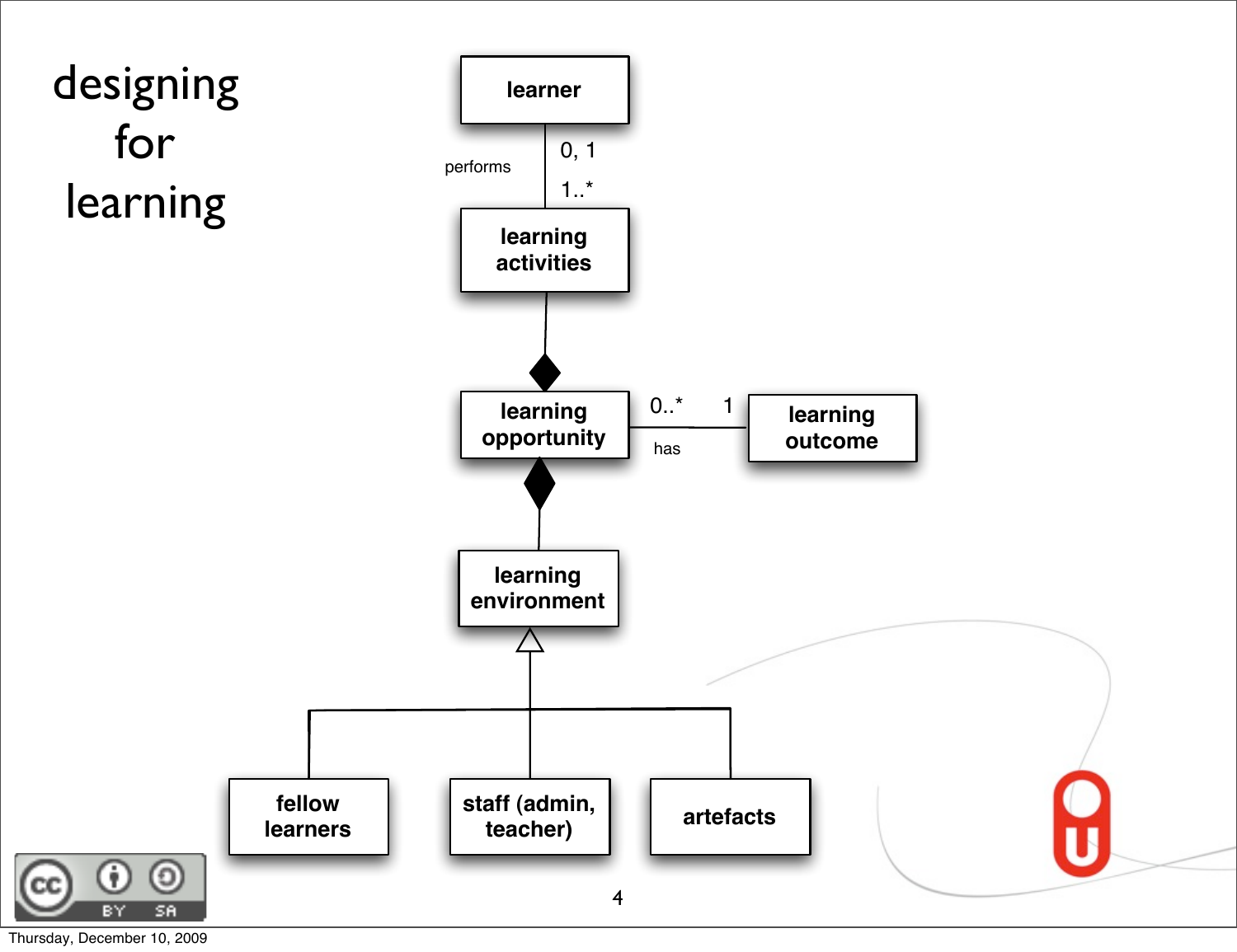

Thursday, December 10, 2009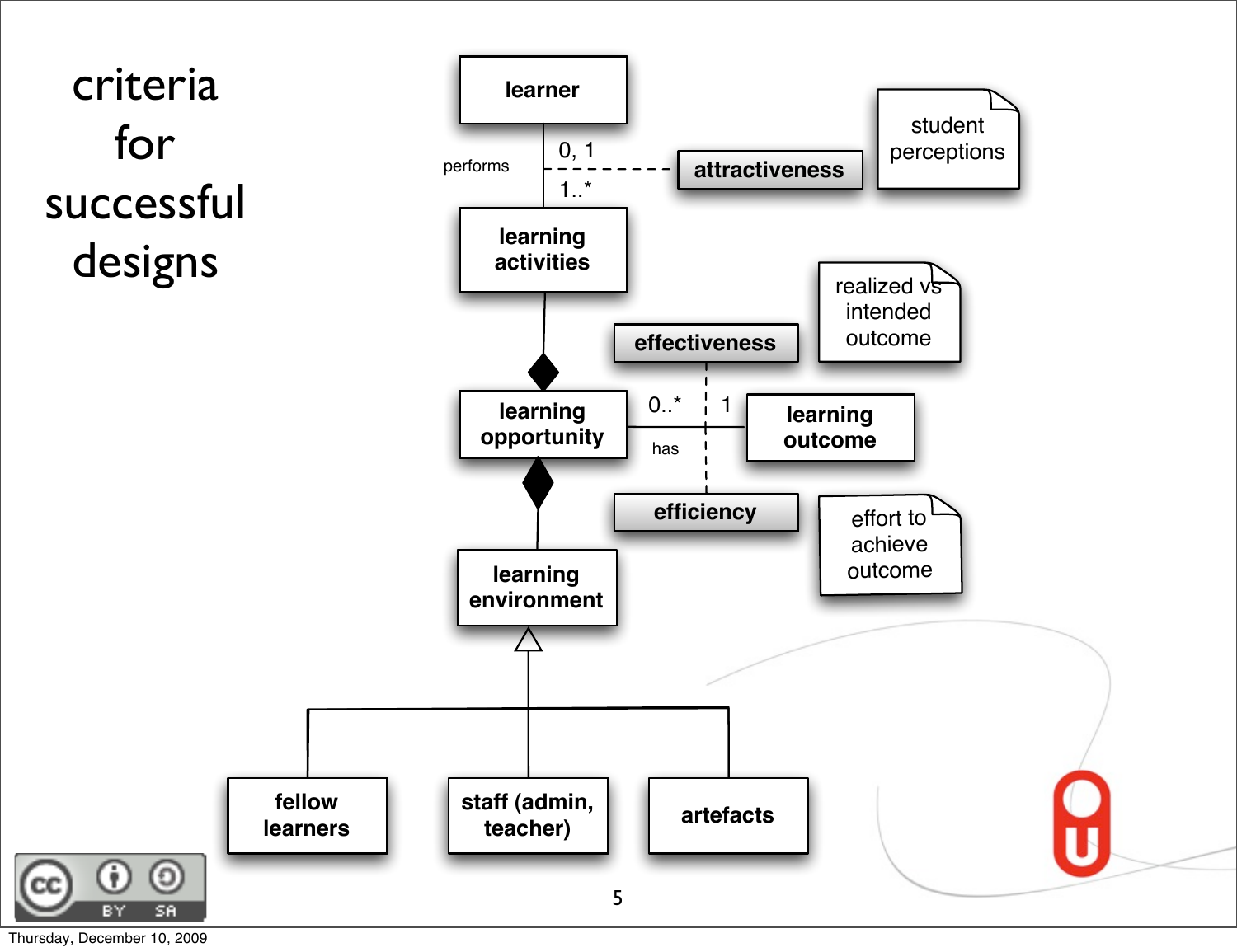- there is 'learning design' ('instructional design) and 'Learning Design' (the specification)
- Learning Design is a means to the end of designing learning or instruction

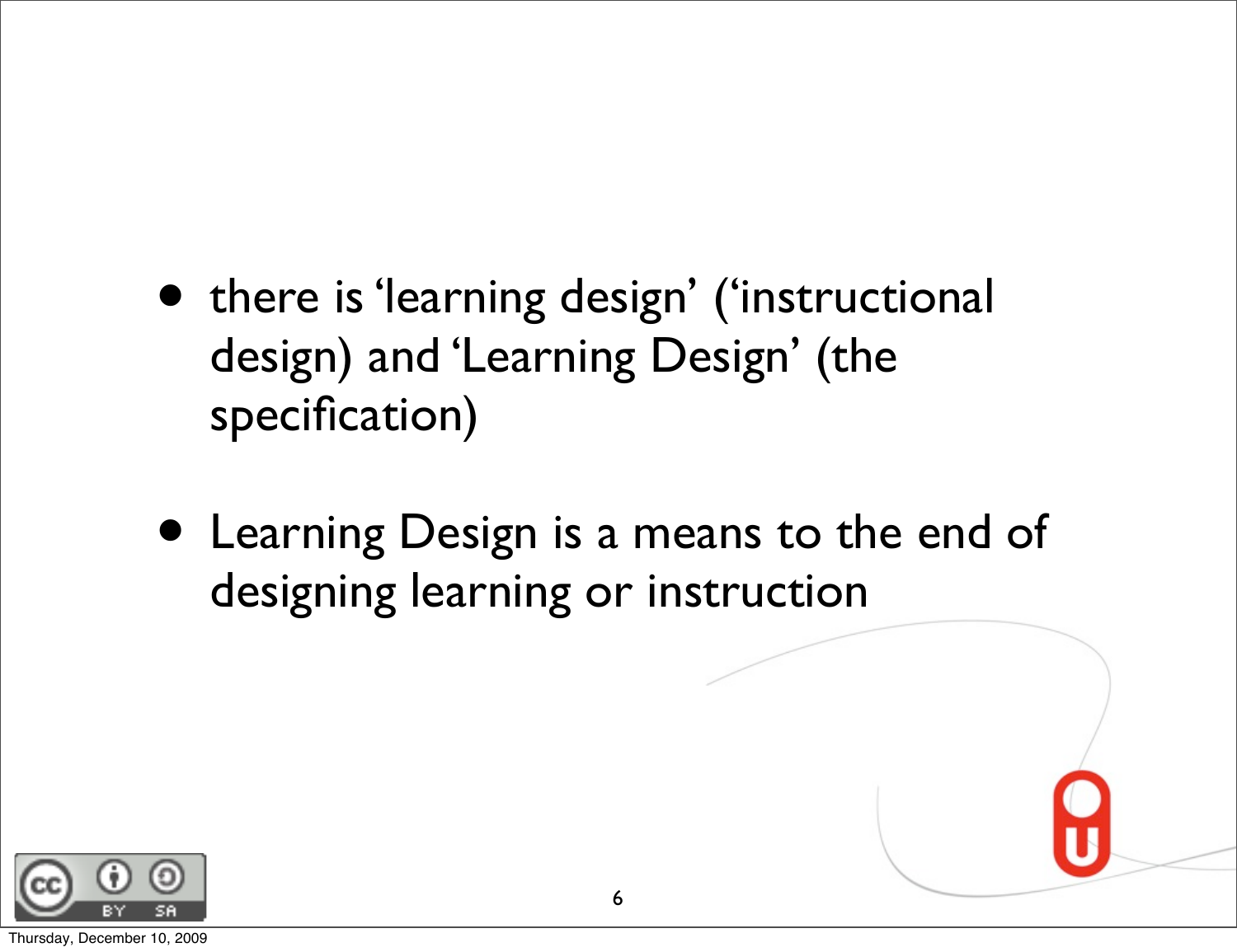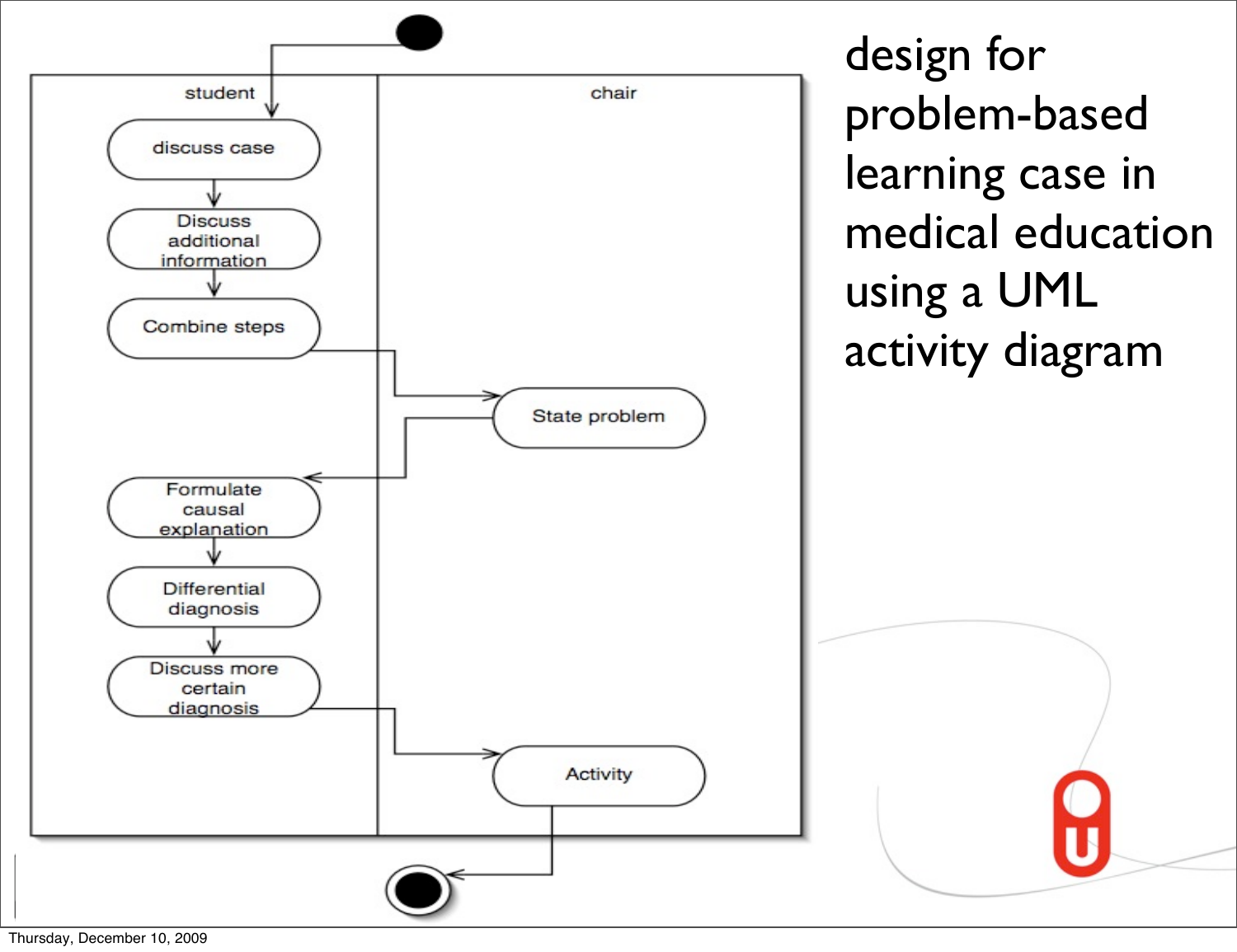#### IMS LD elements

learning-design title learning-objectives prerequisites components roles learner\* staff\* activities learning-activity\* environment-ref\* activity-description support-activity\* environment-ref\* activity-description activity-structure\* environment-ref\* environments environment\* learning objects\* services\* environment-ref\* method play\*  $act*$ role-parts\* role-ref activity-ref metadata

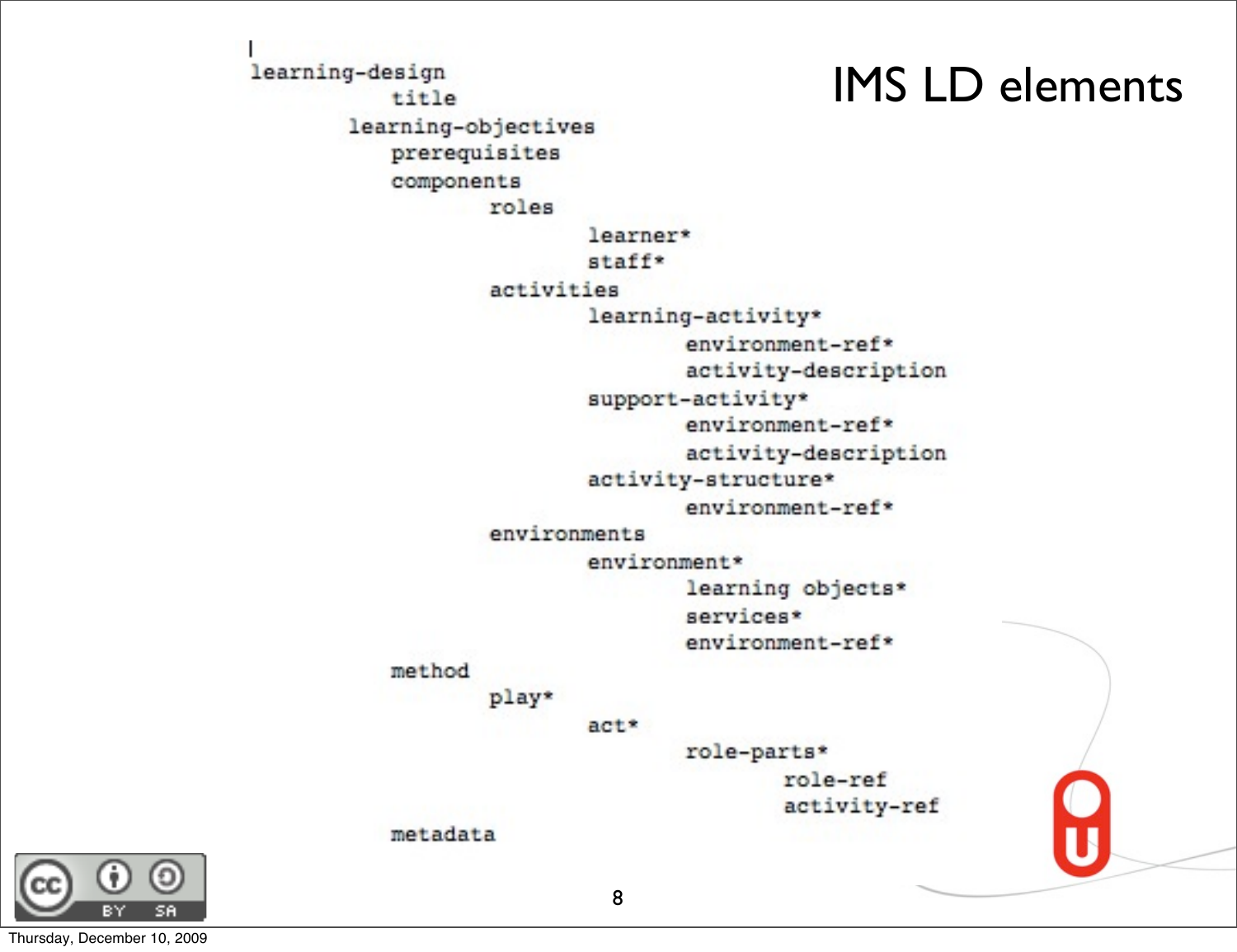#### IMS LD code bit

```
<?xml version="1.0" encoding="UTF-8"?>
<!-- edited by Colin Tattersall, adapted by Peter Sloep (Open University of the Netherlands) -->
<manifest xmlns="http://www.imsglobal.org/xsd/imscp v1p1" xmlns:imsld="http://www.imsglobal.org/xsd/
imsld v1p0" xmlns:xsi="http://www.w3.org/2001/XMLSchema-instance" xsi:schemaLocation="http://
www.imsglobal.org/xsd/imscp v1p1 http://www.imsglobal.org/xsd/imscp v1p1p3.xsd http://www.imsglobal.org/
xsd/imsld v1p0 http://www.imsglobal.org/xsd/imsld level c v1p0.xsd" identifier="PBL-Manifest">
    <metadata>
        <schema>IMS Metadata</schema>
        <schemaversion>1.2</schemaversion>
    </metadata>
    <organizations>
        <imsld:learning-design identifier="Problem-Based-Learning" version="" level="C" sequence-
used="false" uri="">
            <imsld:components>
                <imsld:roles>
                    <imsld:learner identifier="R-student"/>
                    <imsld:learner identifier="R-chairperson"/>
                    <imsld:staff identifier="R-facilitator"/>
                    <imsld:staff identifier="R-coordinator"/>
                    <imsld:staff identifier="R-evaluator"/>
                \langle/imsld:roles>
                <imsld:properties>
                    <imsld:globpers-property identifier="P-email">
                        <imsld:existing href=""/>
                    </imsld:globpers-property>
                    <imsld:locrole-property identifier="P-Problem-Description">
                        <imsld:role-ref ref="R-coordinator"/>
                        <imsld:datatype datatype="file"/>
                    </imsld:locrole-property>
                    <imsld:locrole-property identifier="P-Problem-Statement">
```
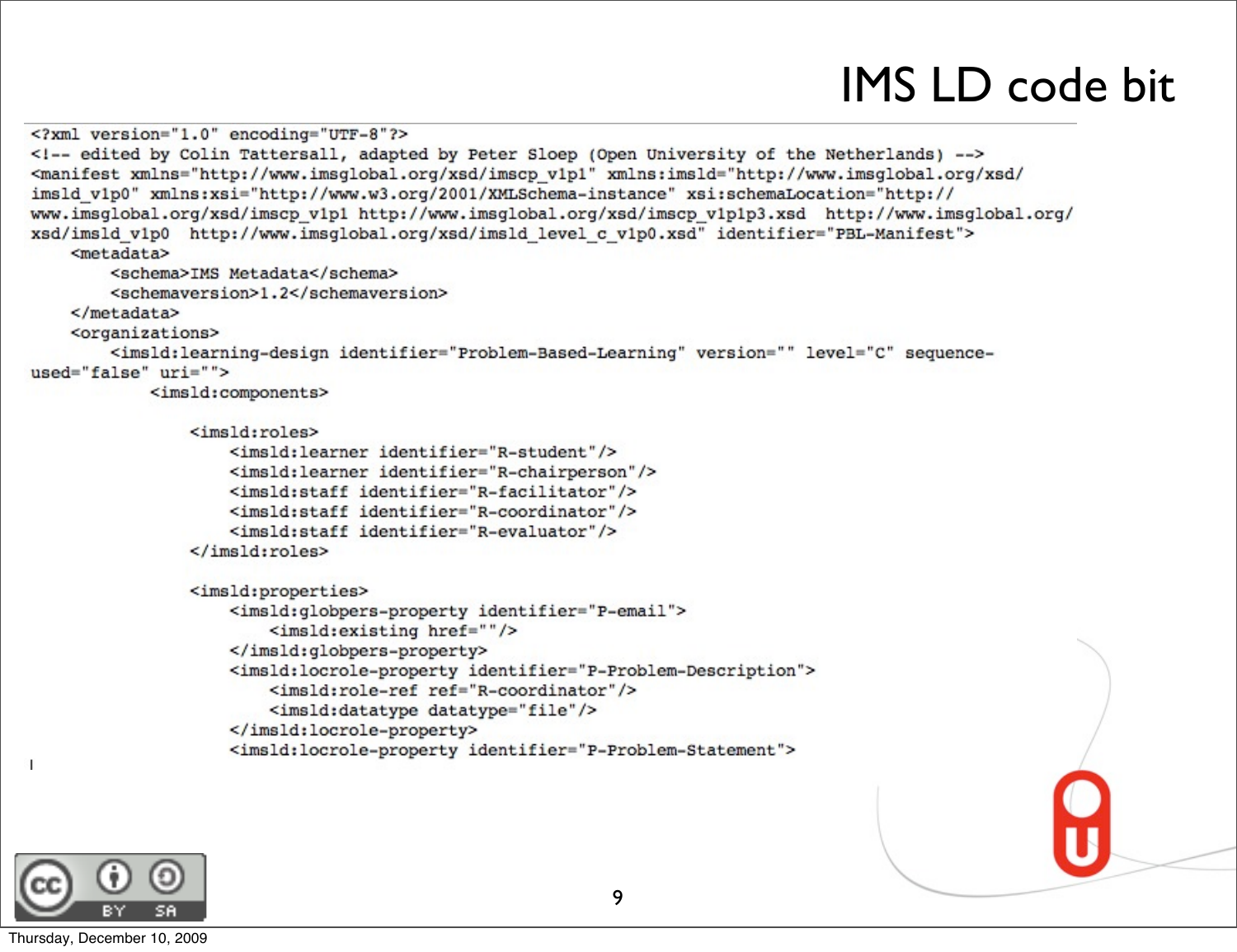# 2 Learning Design



Thursday, December 10, 2009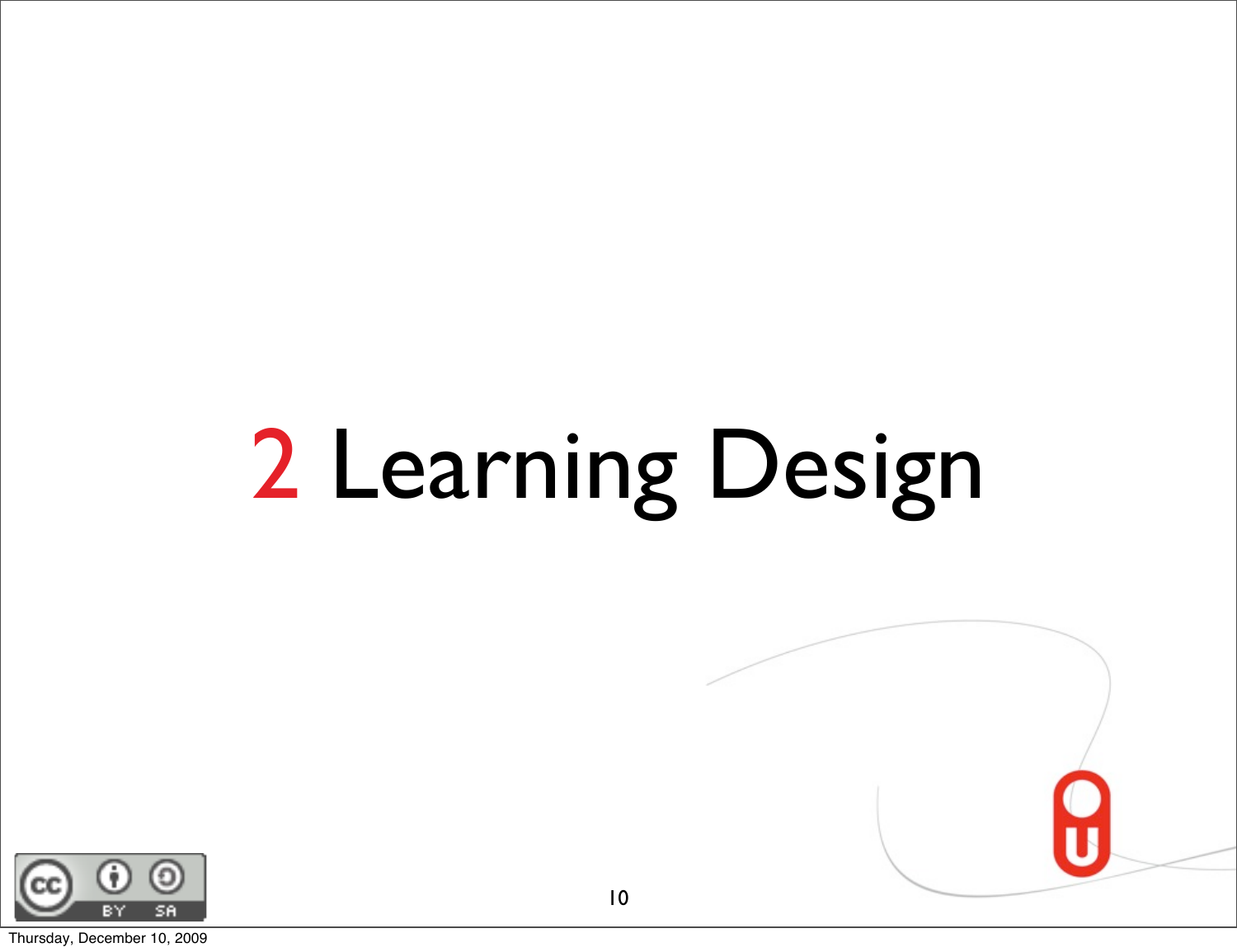## OUNL

- was founded in1984, meant to be 'open'
- having open access, no diplomas required
- allowing students to learn at any time, any pace, any place
- offering a 'second chance' to enter academia

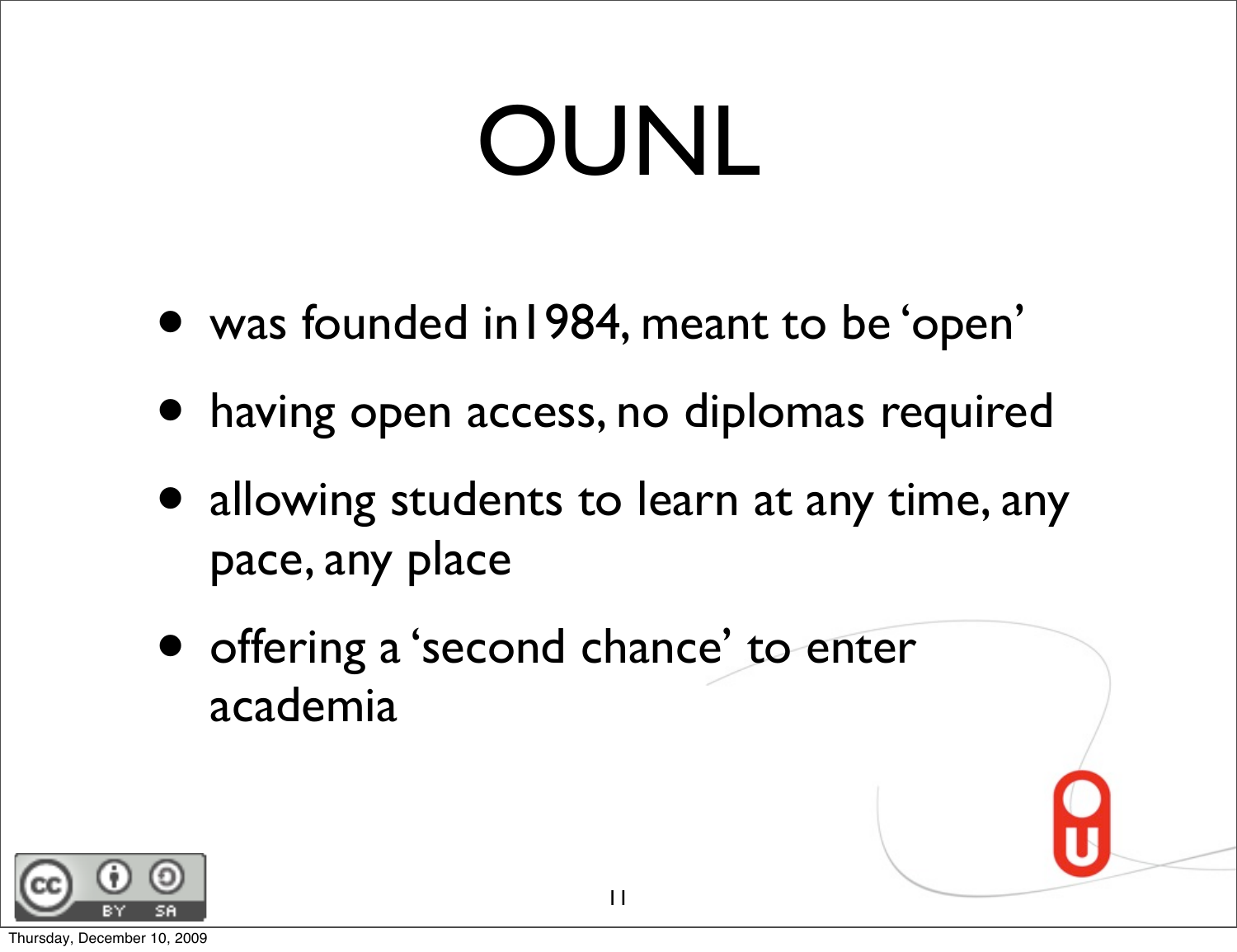# Design consequences of being open

- explicit learning/instructional design of 'guided self-study'
- very few residential sessions, 'distance learning'
- industrial production mode, division of labour

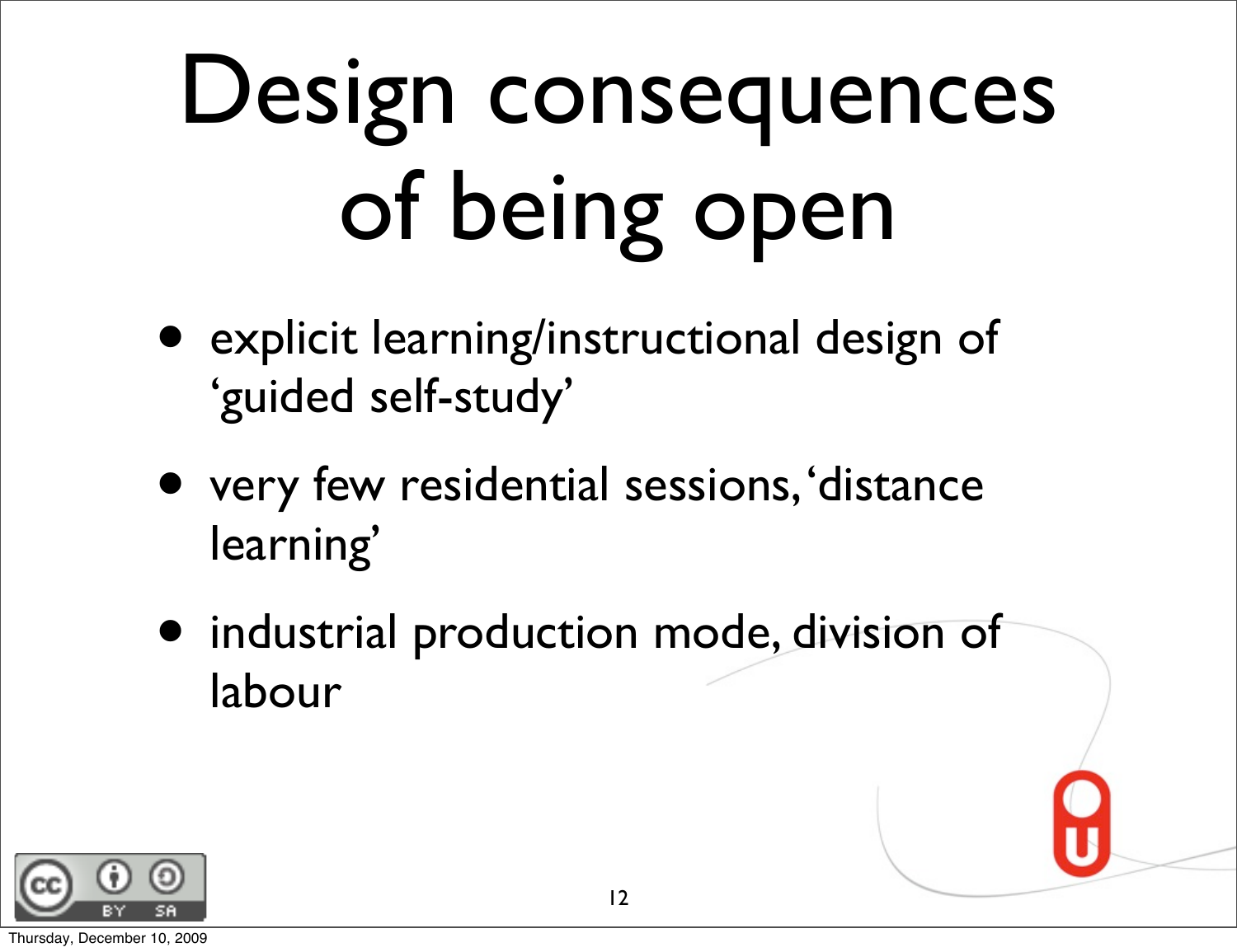### 'Studienet'

- 1995: launch first VLE 'Studienet'
- 1997: adoption of e-learning by board
	- goal: demand for pedagogical richness
	- boundary condition: remain as efficient as ever, increase effectiveness and attractiveness

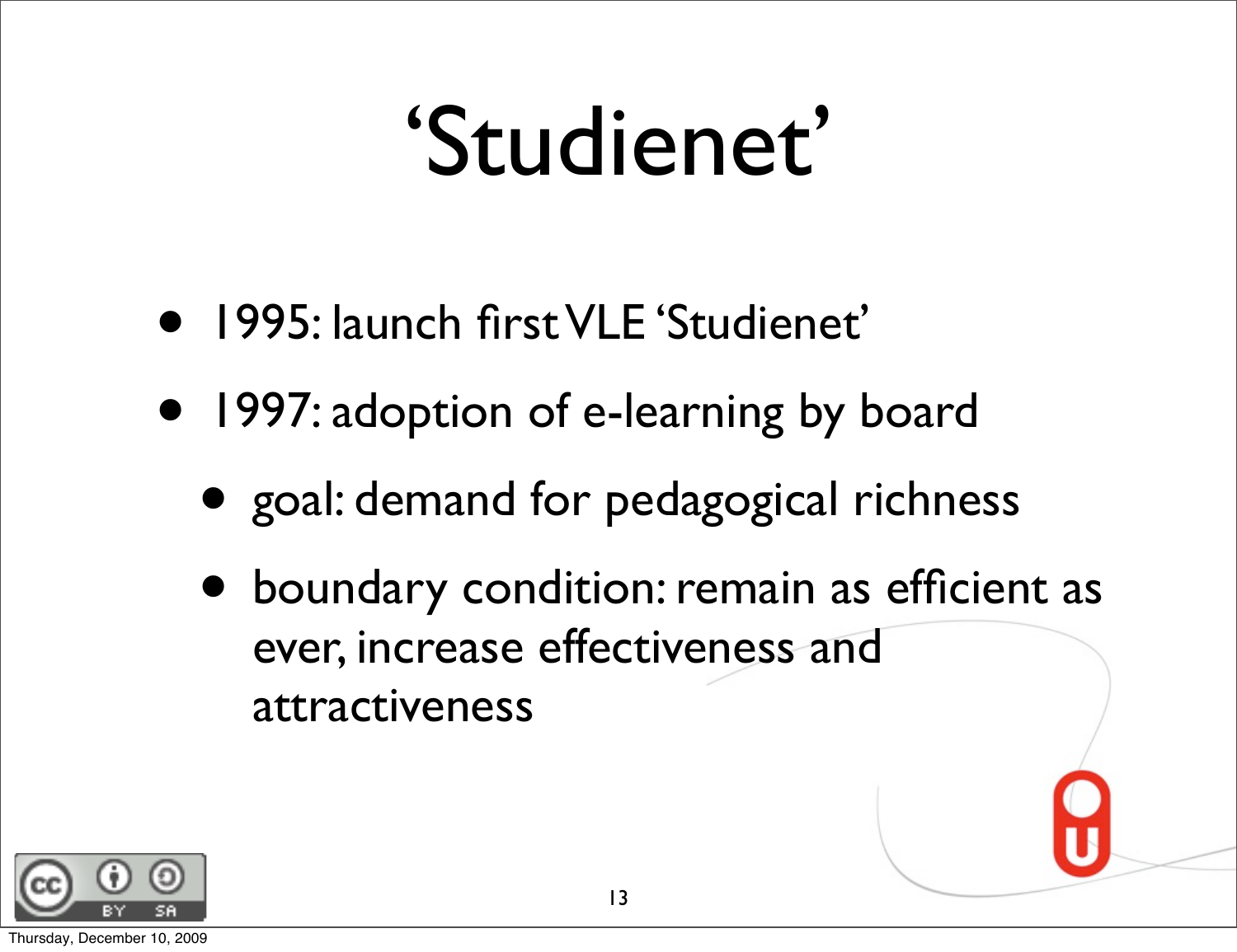# Educational Modelling Language

- 1997 -2000 development EML (open spec.)
- workflow specification ('learning flow')
	- **•** scripting language for learning, theatrical metaphor
- formal language
	- explicit and closed vocabulary and syntax

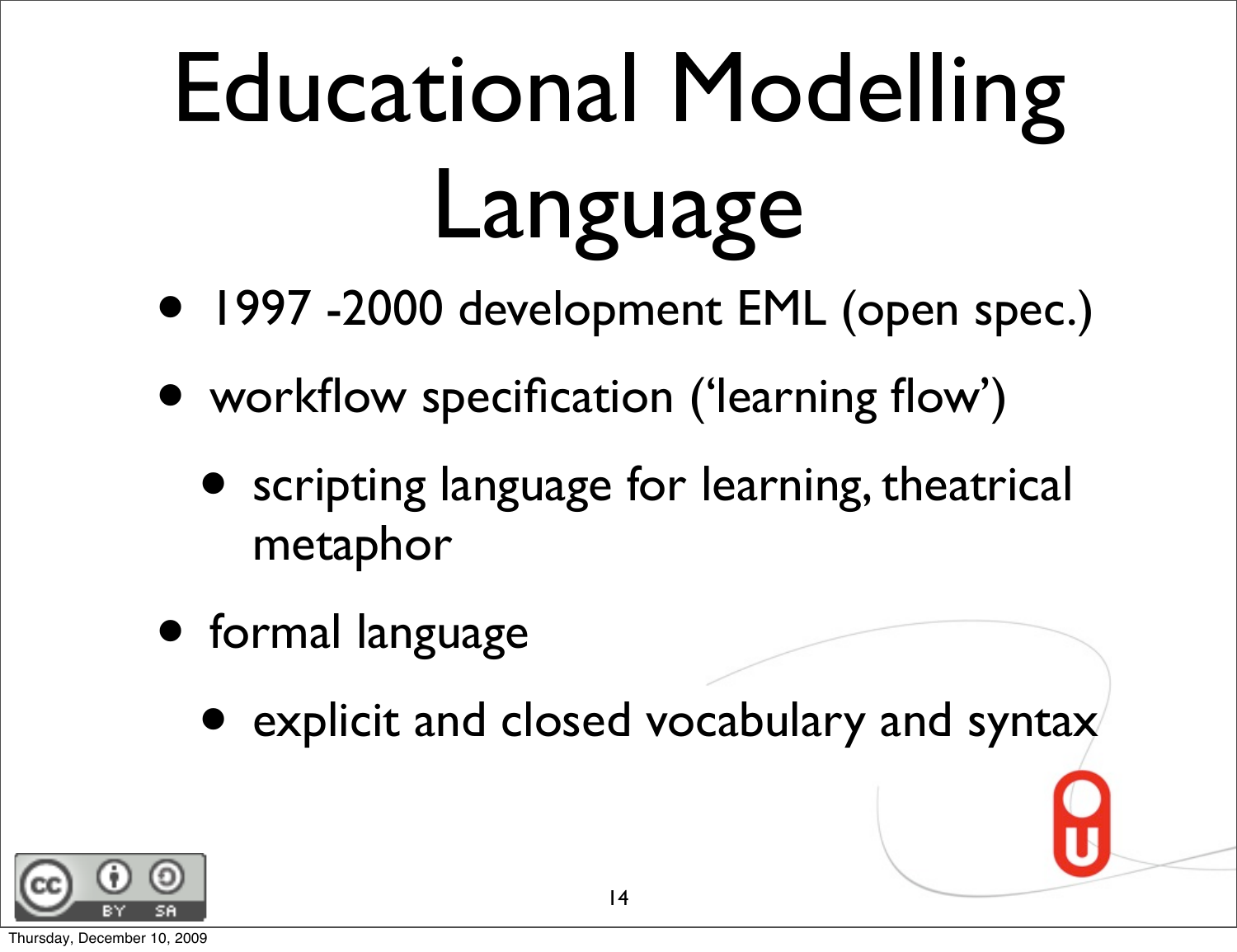## IMS LD

- 2001 2003 development of IMS LD, differences with EML:
	- no content module (advice: use XHTML)
	- no assessment module (use QTI 2.0)
	- three levels of complexity A, B, C
	- member of IMS family of specifications

15

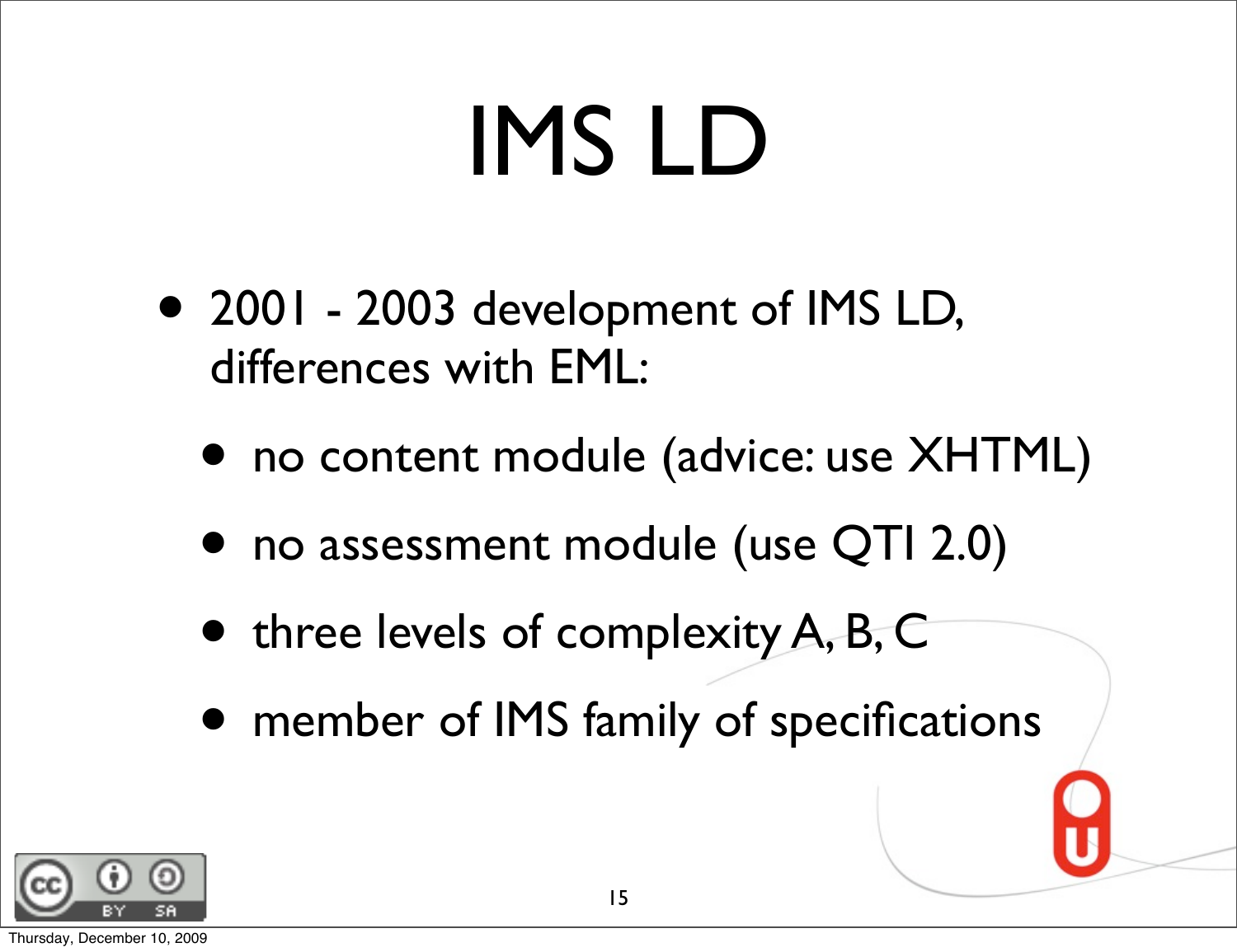# CopperCore (1)

- 2003 2004 under development, code has been open sourced (SourceForge)
- finite state machine, keeps track of states of users

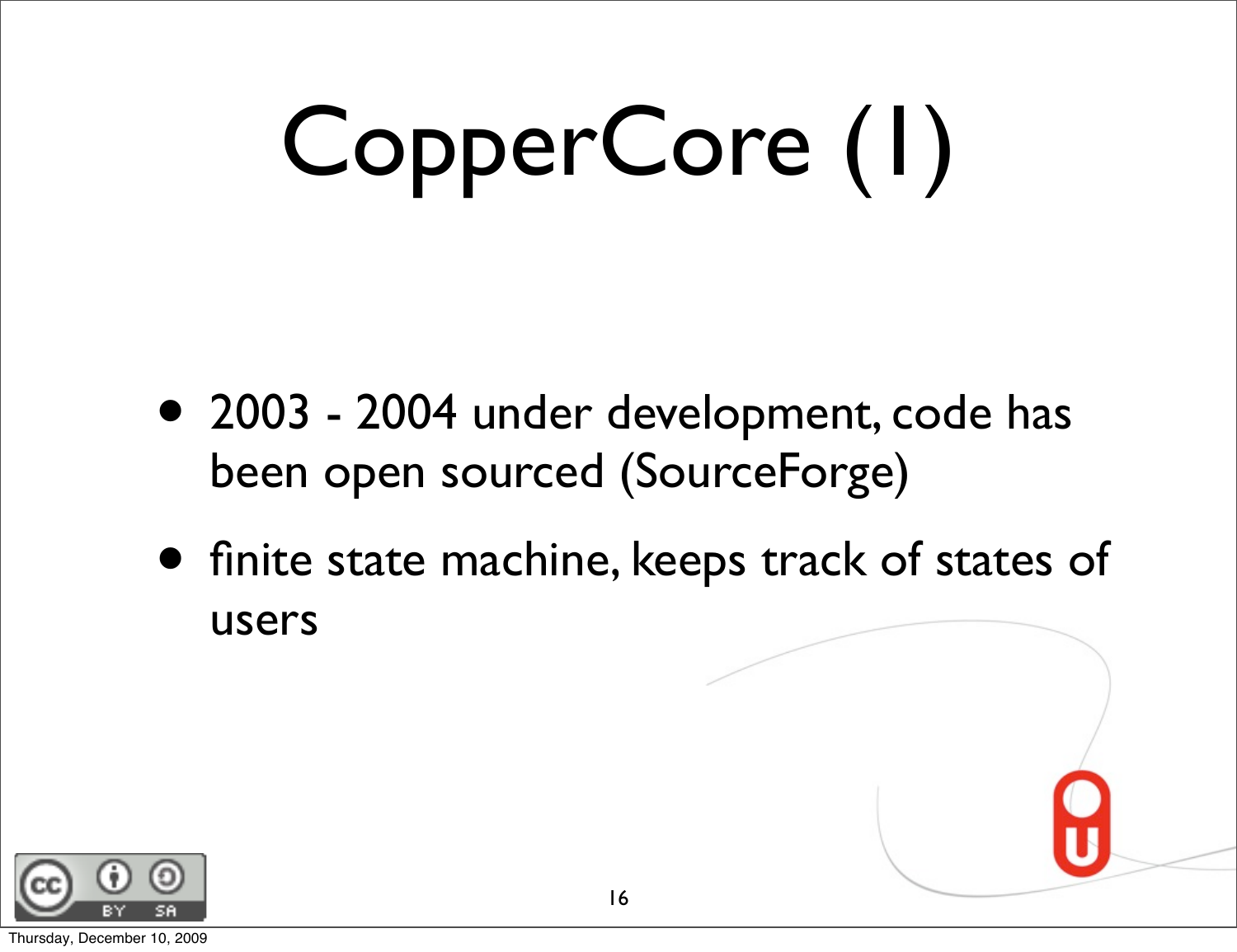

Thursday, December 10, 2009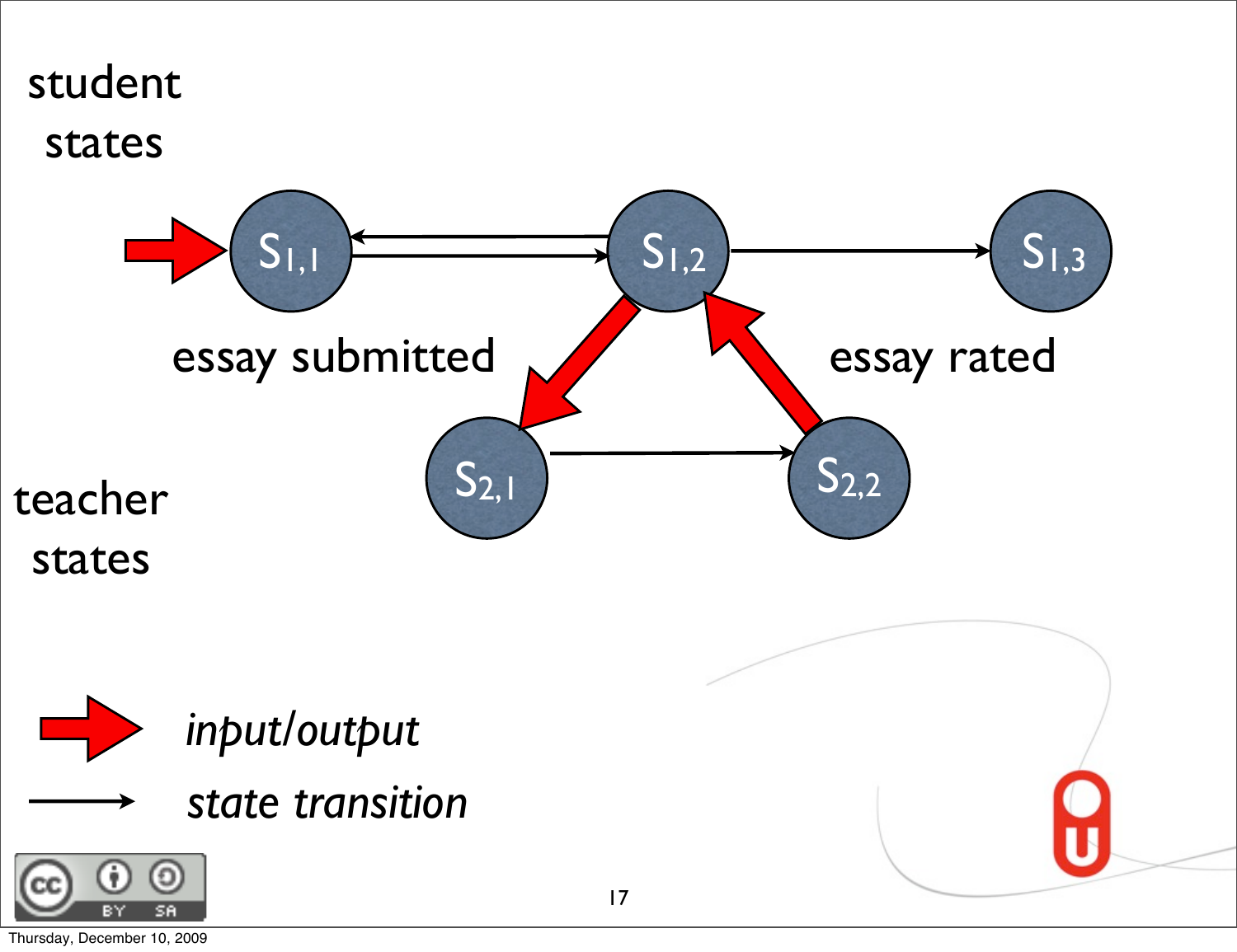# CopperCore (3)

- APIs to make development of LD compliant VLEs easier
- Course Manager: publish UOL, createUser, createRun, adUserToRun, addUserToRole, etc.
- LDEngine: various calls, to sequence LD's XML

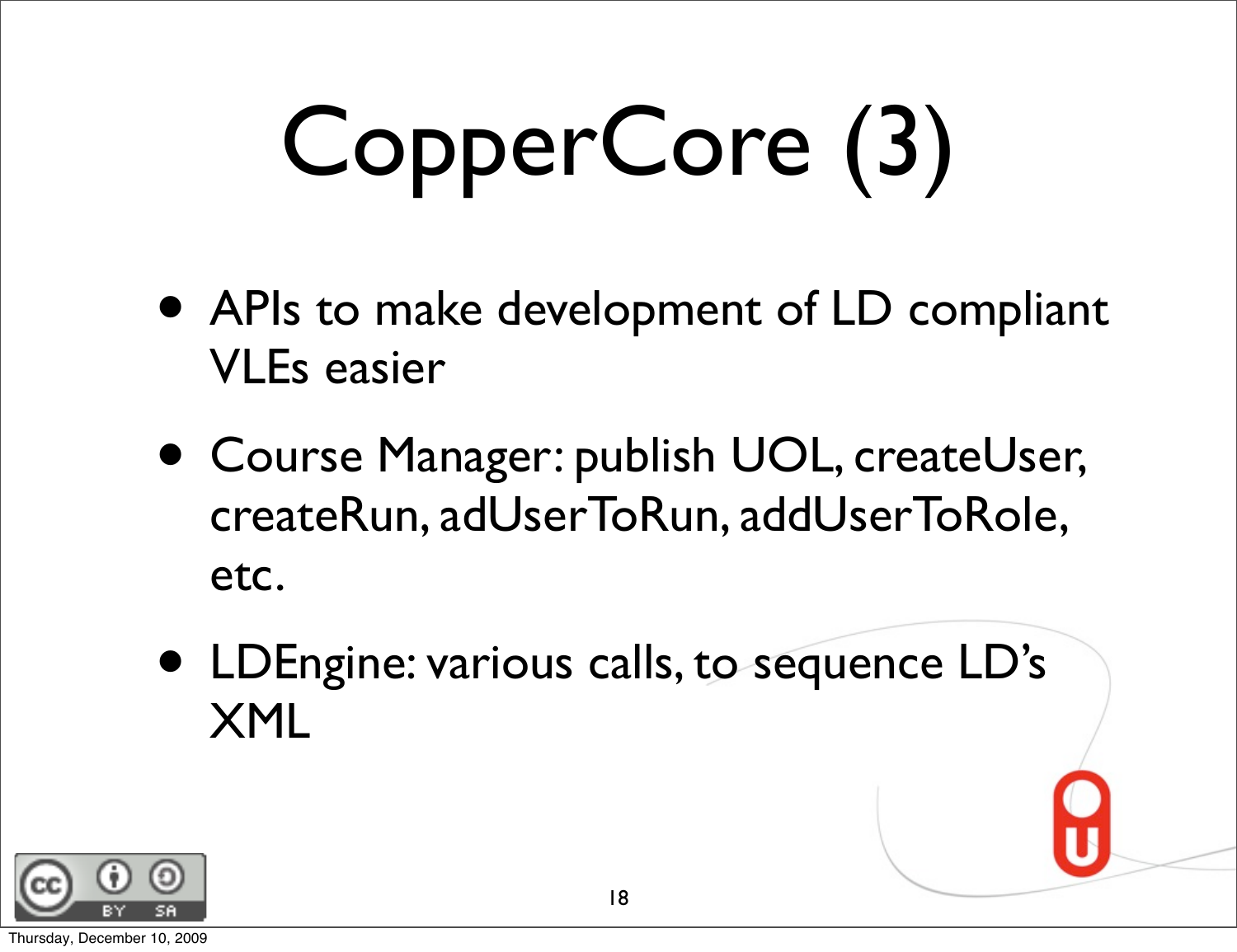# Strengths of LD (1/2)

- LD is a formal language for instructional/ learning design, it fosters:
	- reuse of UoLs (courses, programmes)
	- reuse of designs (templates, patterns)
	- interoperability: one VLE for every need
- hence: gains in efficiency

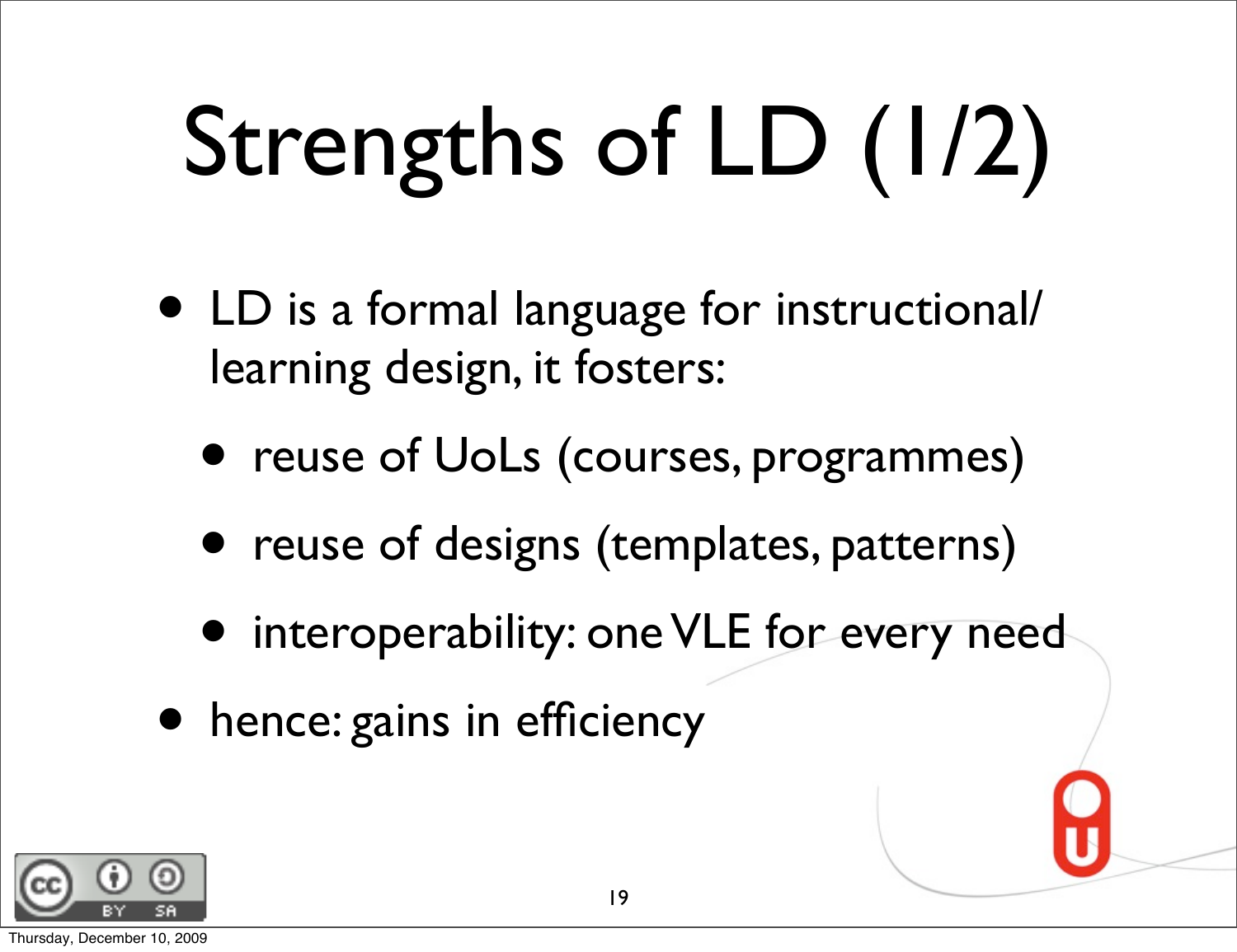# Strengths of LD (2/2)

- because of reuse and interoperability, also gains in efficiency?
- because of team effort, also gains in effectiveness (better designs) and attractiveness?

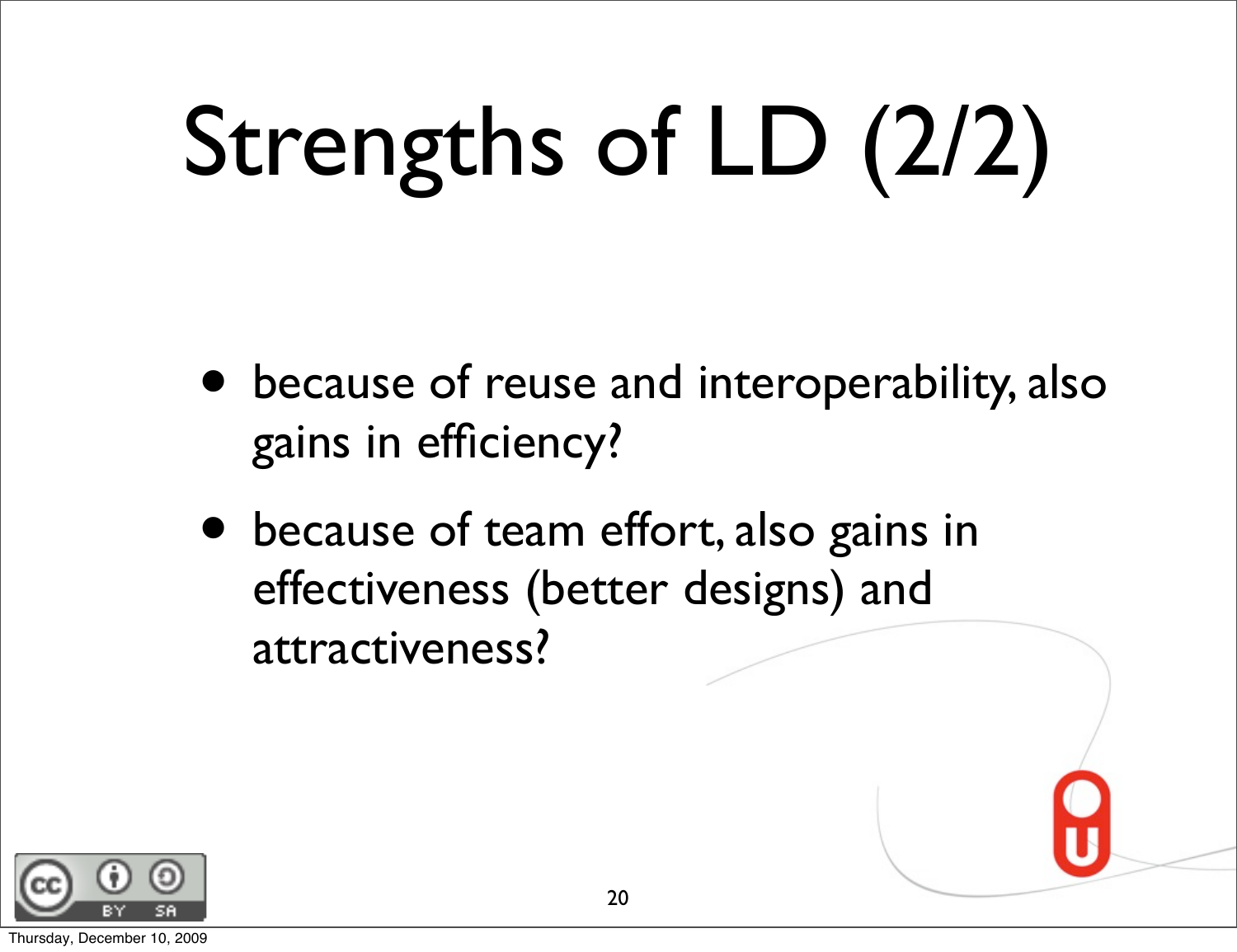## Weaknesses of LD

- complexity of the specification itself
- lack of players (in spite of CopperCore)
- lack of authoring environments
- lack of real uptake

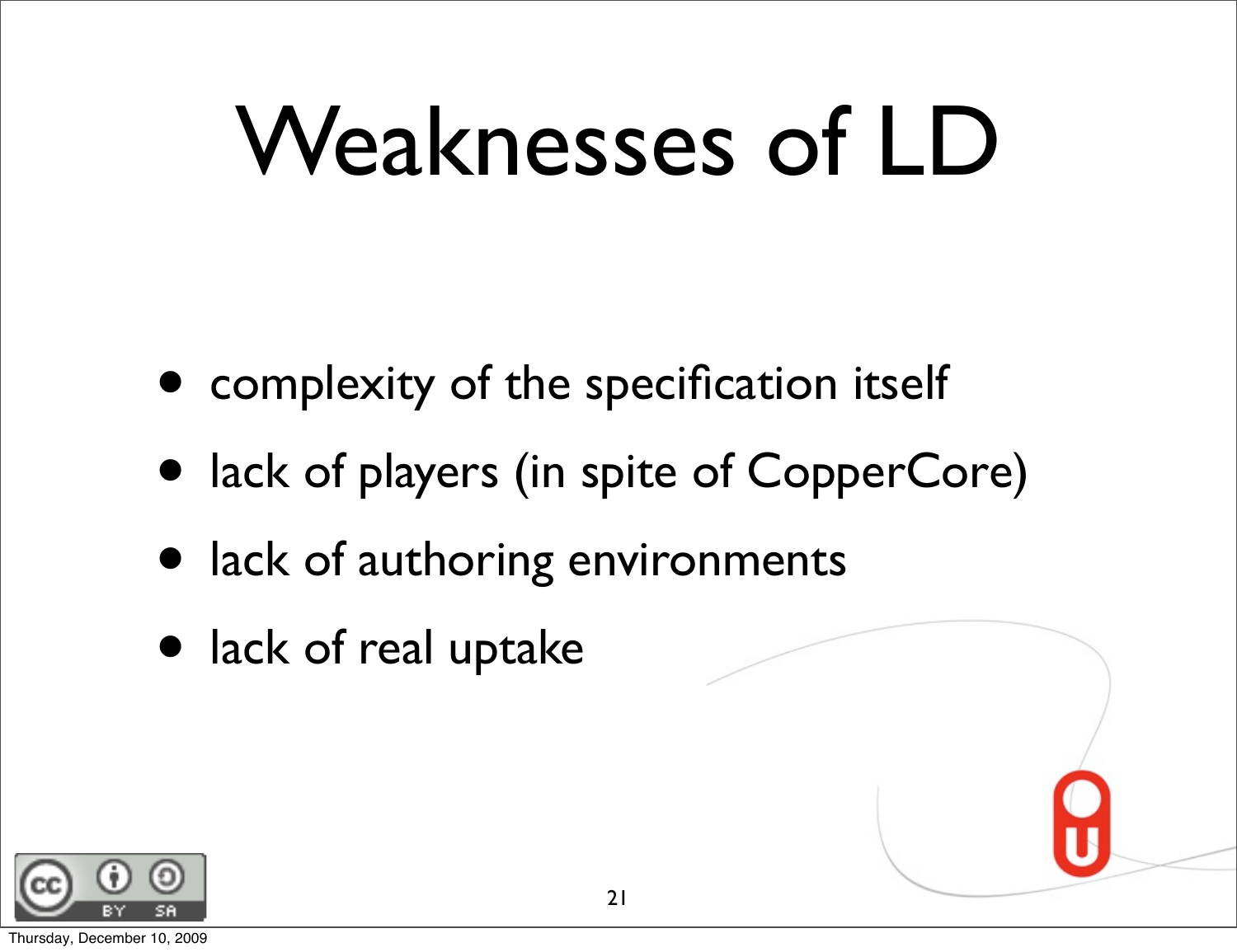## 3 The future of learning design

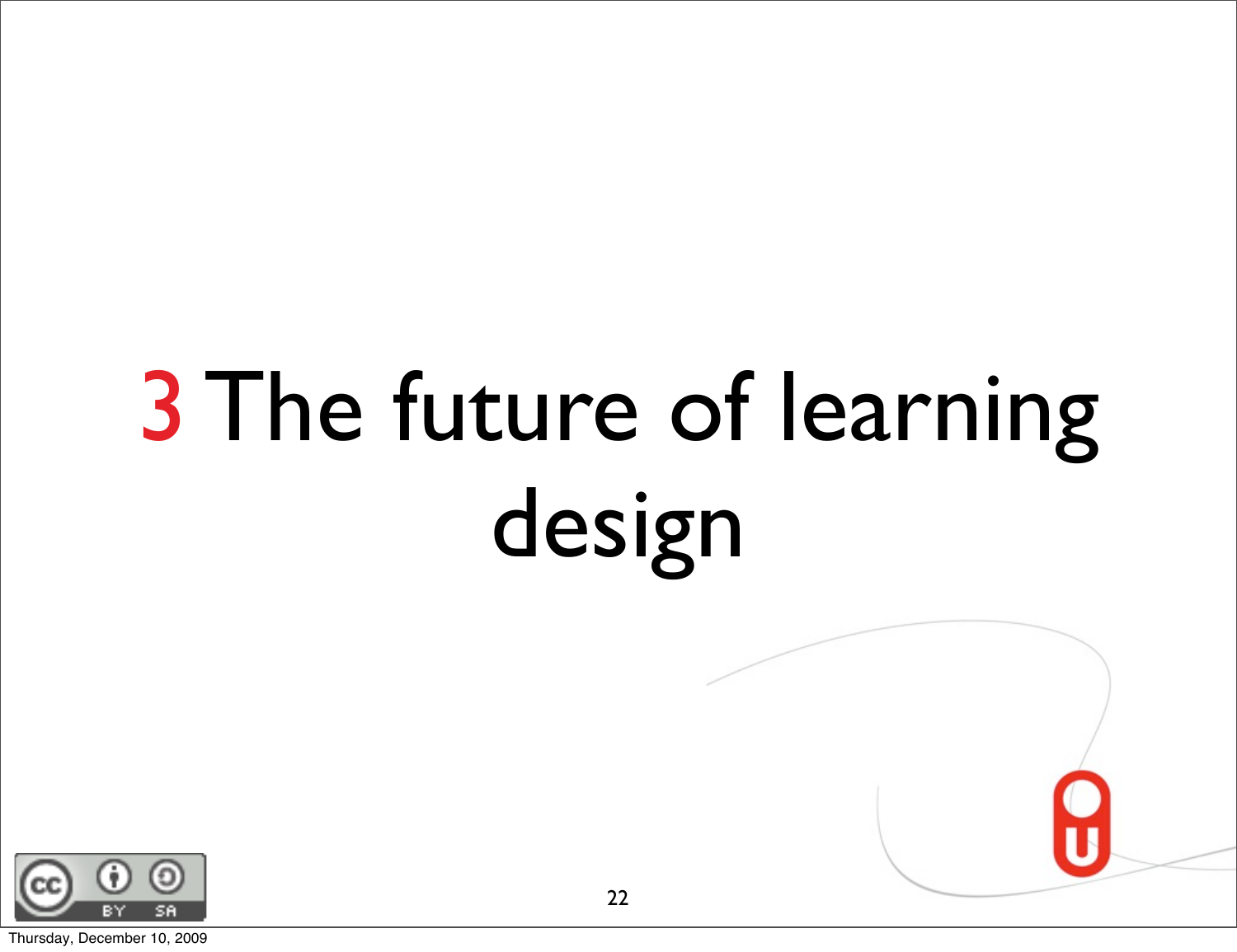## Threats to LD

- teachers' understandable reluctance to switch to industrial development model, dividing labour between specialists
- existing VLEs and their vested interests (Blackboard, but also Moodle); their tendency to cater for existing demands
- competition from SCORM and CC specs

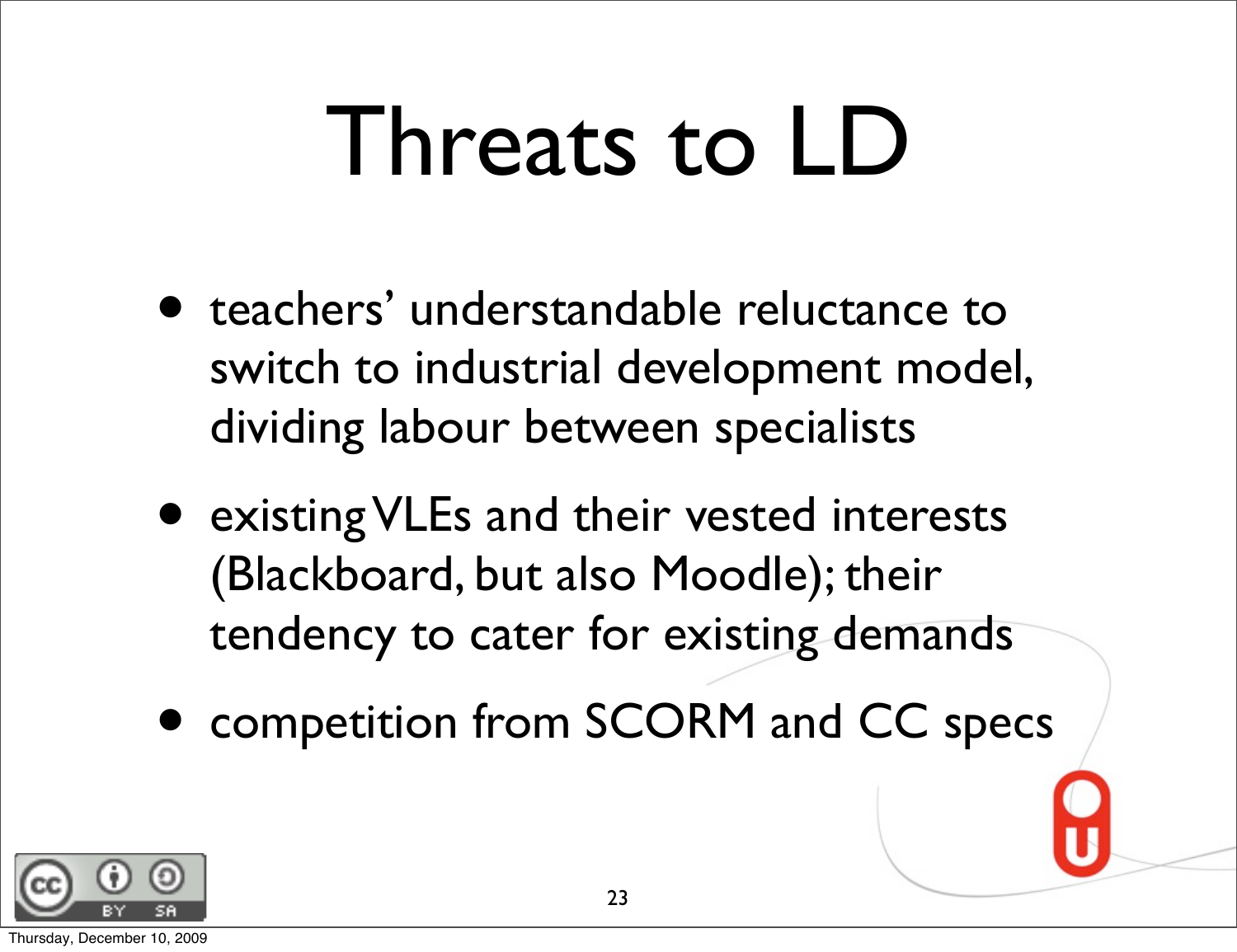# Opportunities for LD



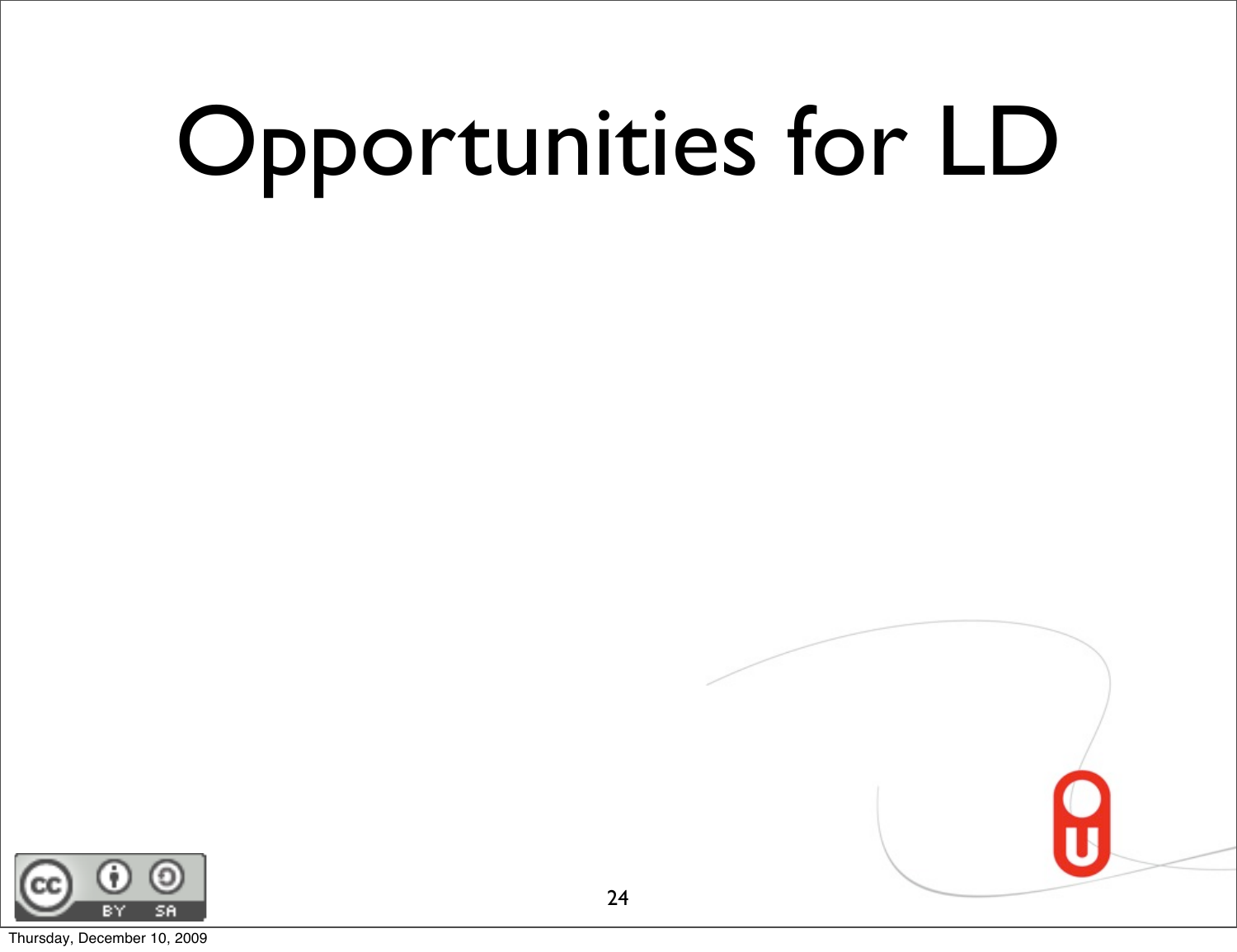# Formalising 4C/ID (1)

- 4C/ID is a design methodology
- based on whole tasks
- of increasing difficulty
- each task is an activity, each task class is activity structure



Thursday, December 10, 2009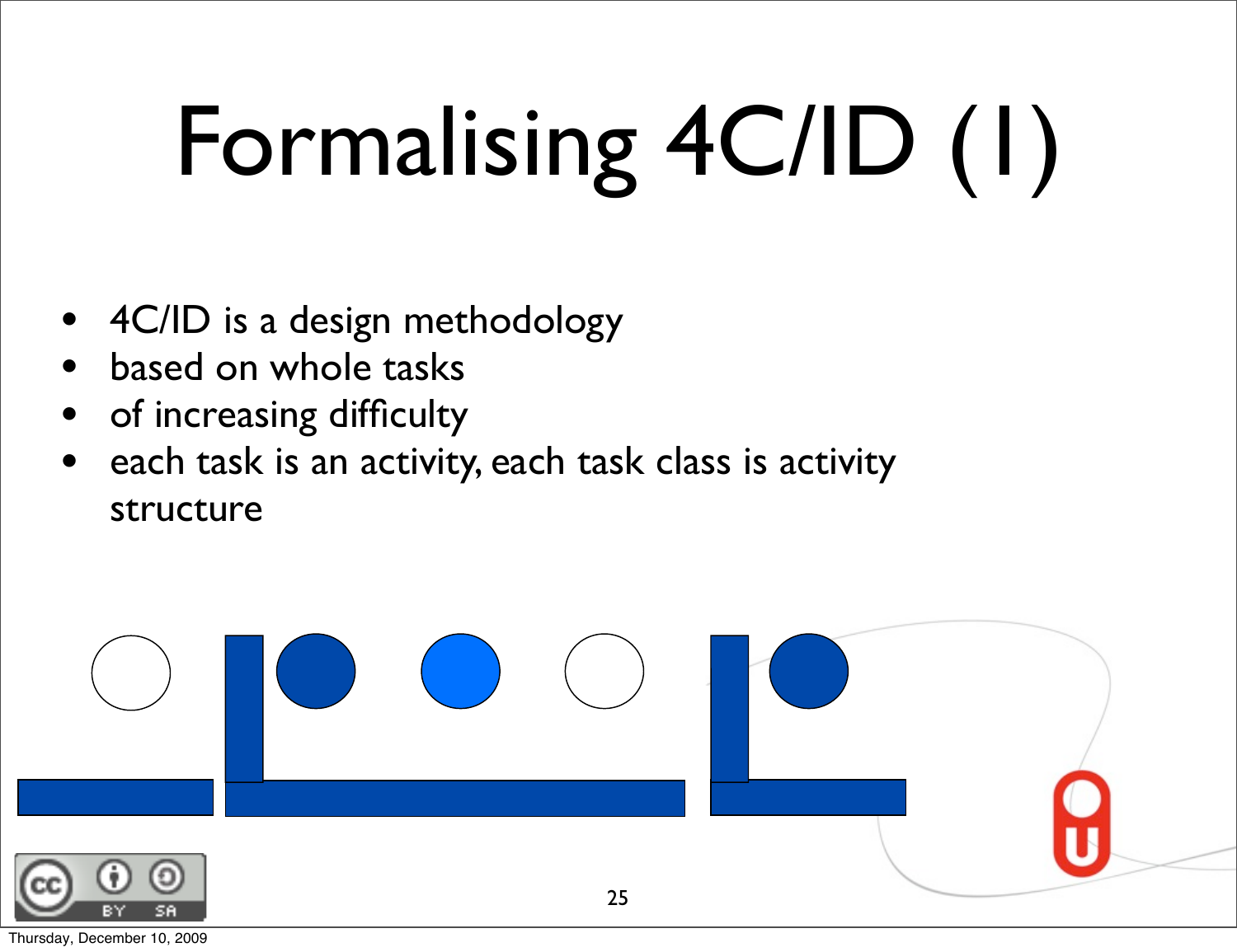# idSpace (2)

- platform for distributed, collaborative product design, kind of VLE
- storing 'ideas' for later use
- runs on scenarios for knowledge sharing and on creativity techniques (brainstorm, six hats, scamper, ...)
- currently: descriptive flow design patterns

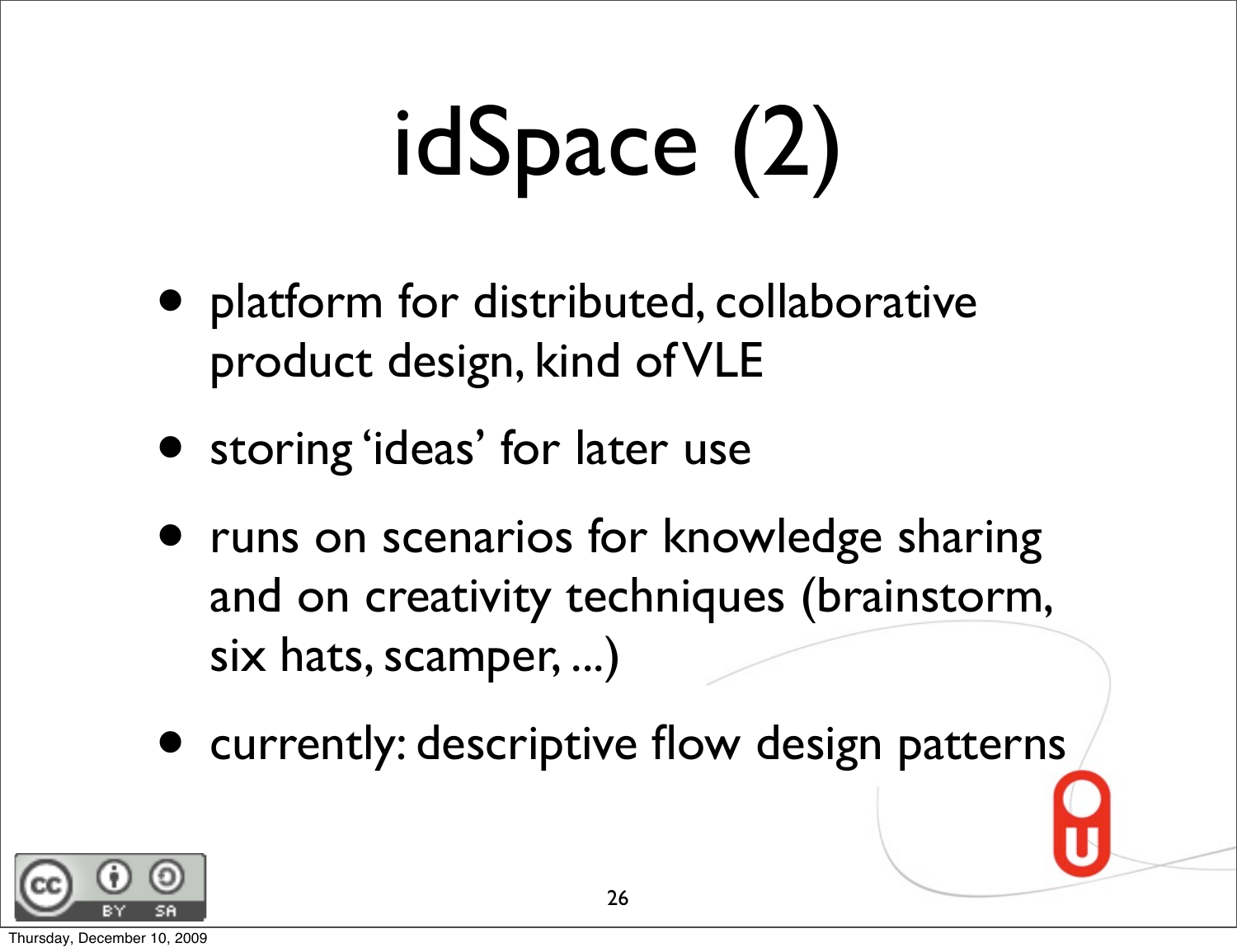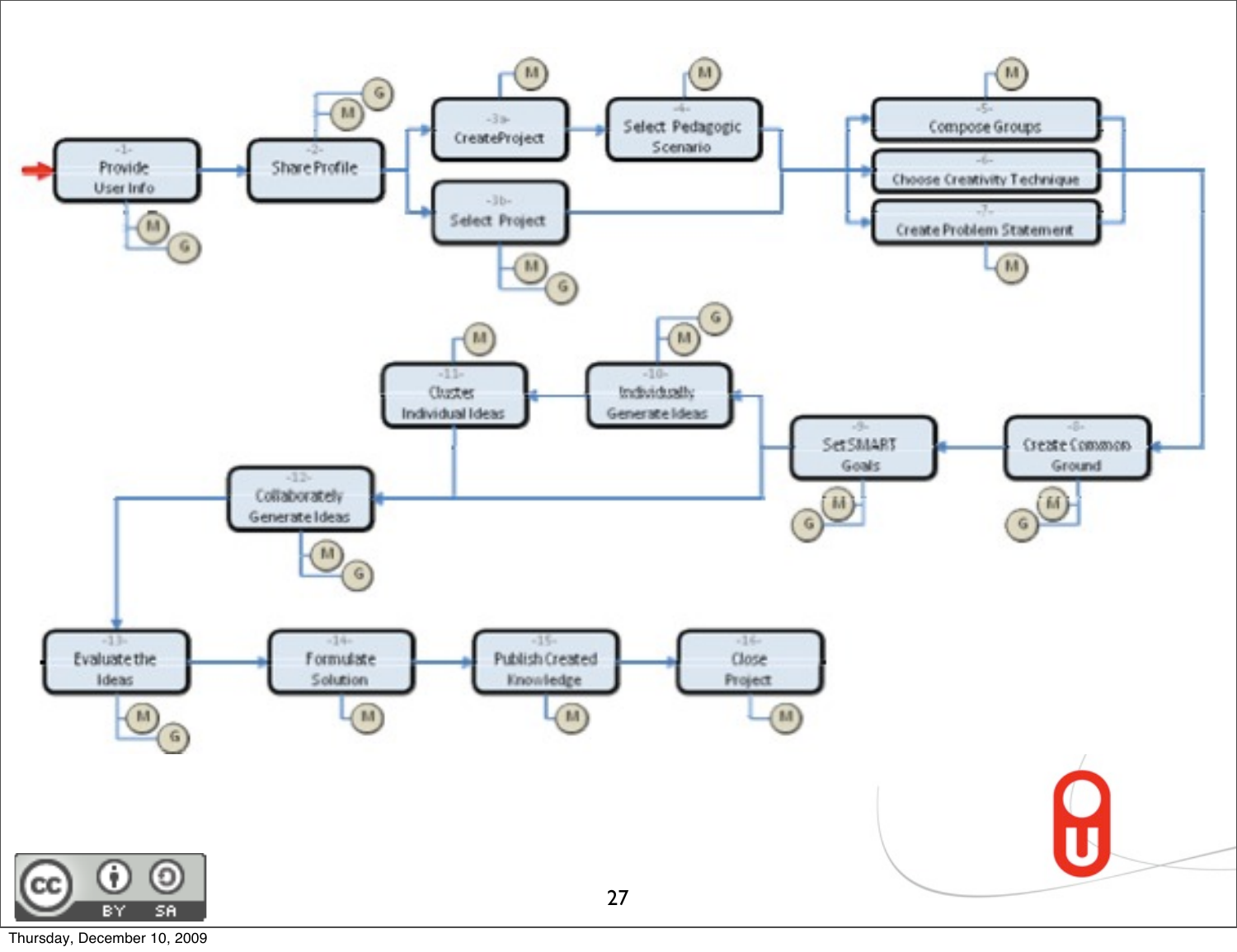# Ludi (4)

- EU project proposal to extend LD
- serious gaming in teacher education
- picks up old idea to script games with LD

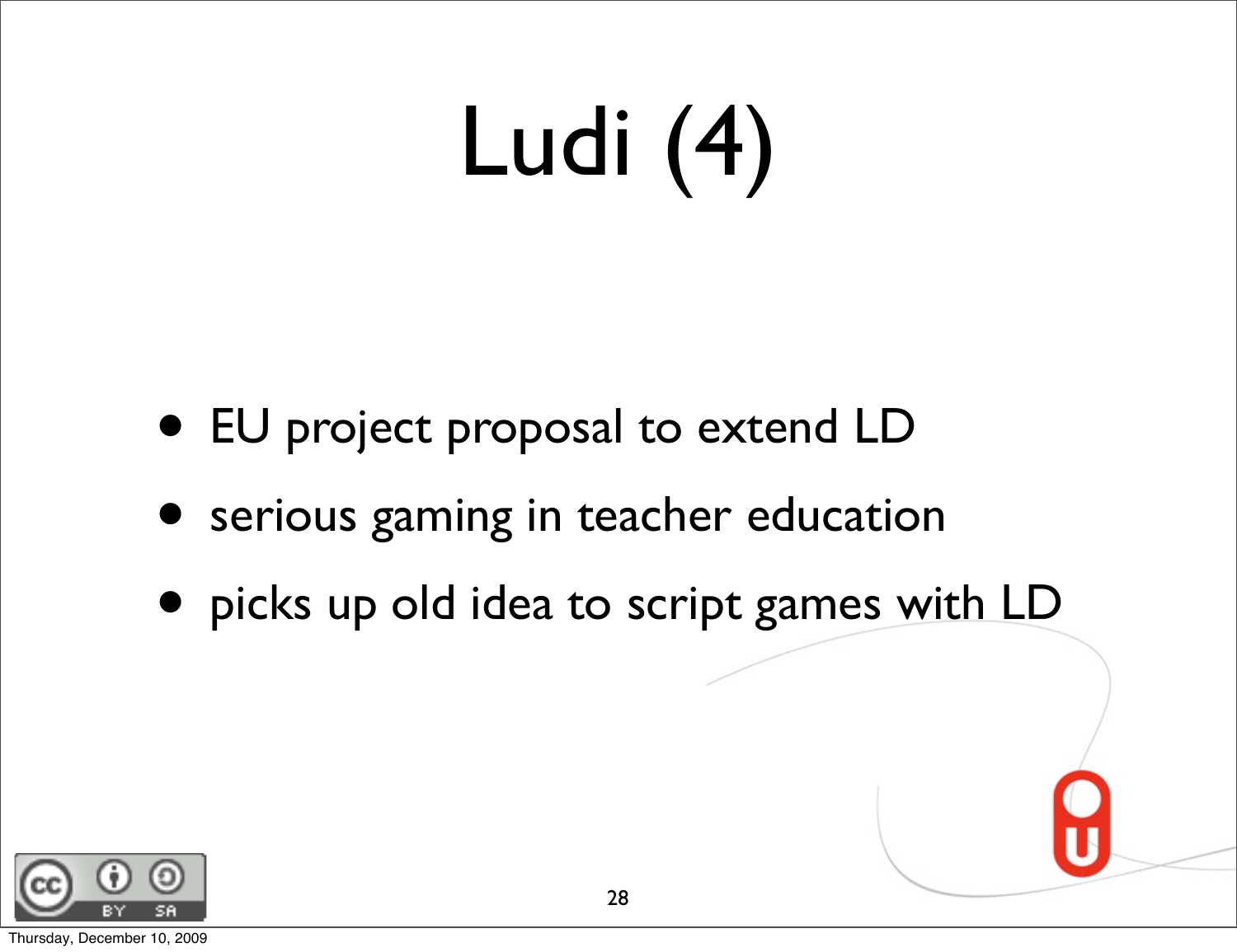# Learning Networks (4)

- self-organised, lifelong learning in Learning **Networks**
- LN is online, social network designed to support non-formal learning
- LNs rely on computing infrastructure, and on availability of learning resources

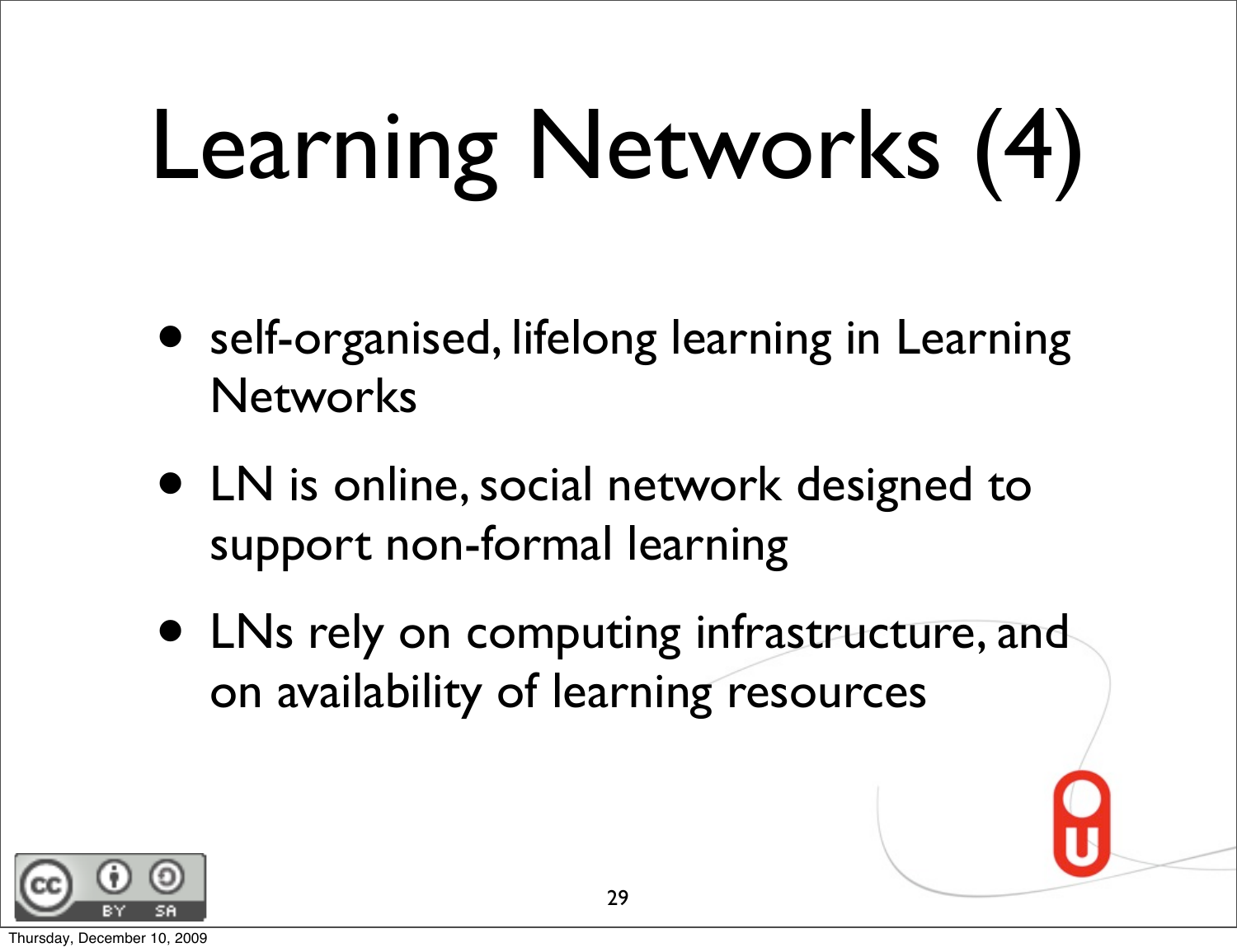### 4 Conclusion



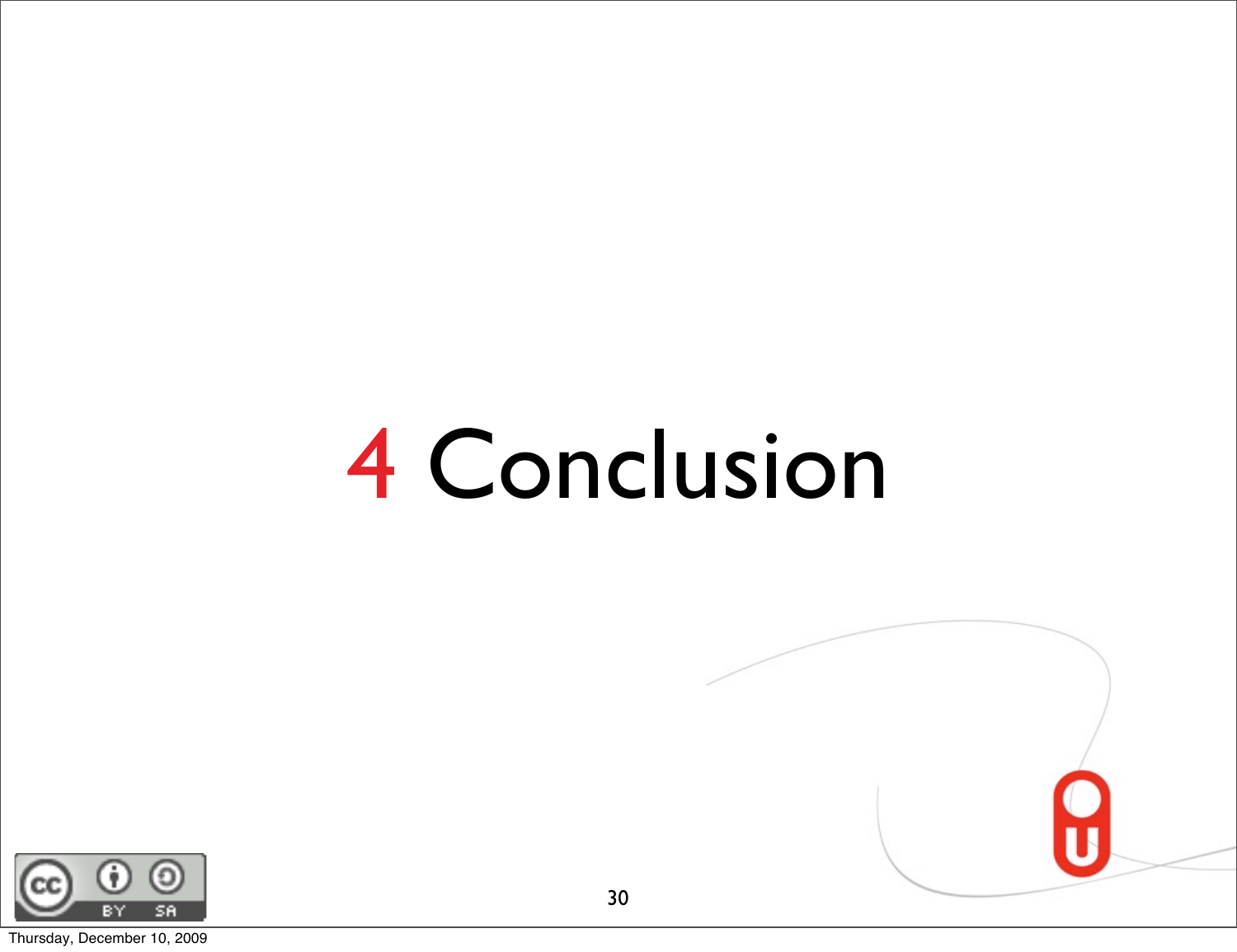- 1. Strength: LD is a way to formalise (vocab. & syntax) instructional/learning design
- 2. Weakness: learning design is already a complex notion, the ID specification adds the complexities of a formalism to this
- 3. Threat: the powers that be, vested interests
- 4. Opportunities: non 'traditional' contexts

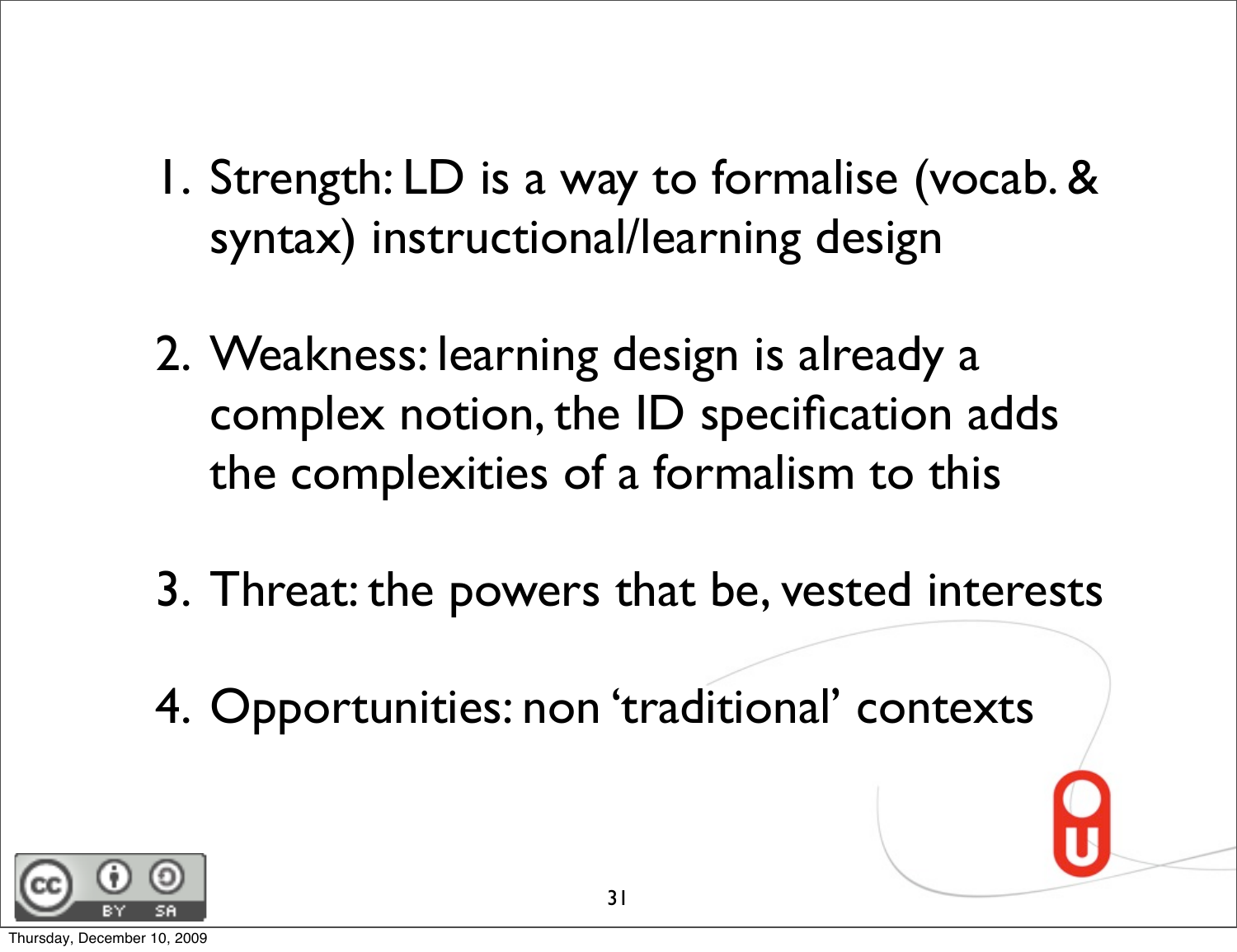- Does LD have a future?
- A lot of work is being done to systematise learning design as an activity and as product.
- LD provides a formal language for describing both.
- Adoption of LD for this is a complex issue, it will only happen if people heed the rules of innovation diffusion strategies (in Rogers sense).

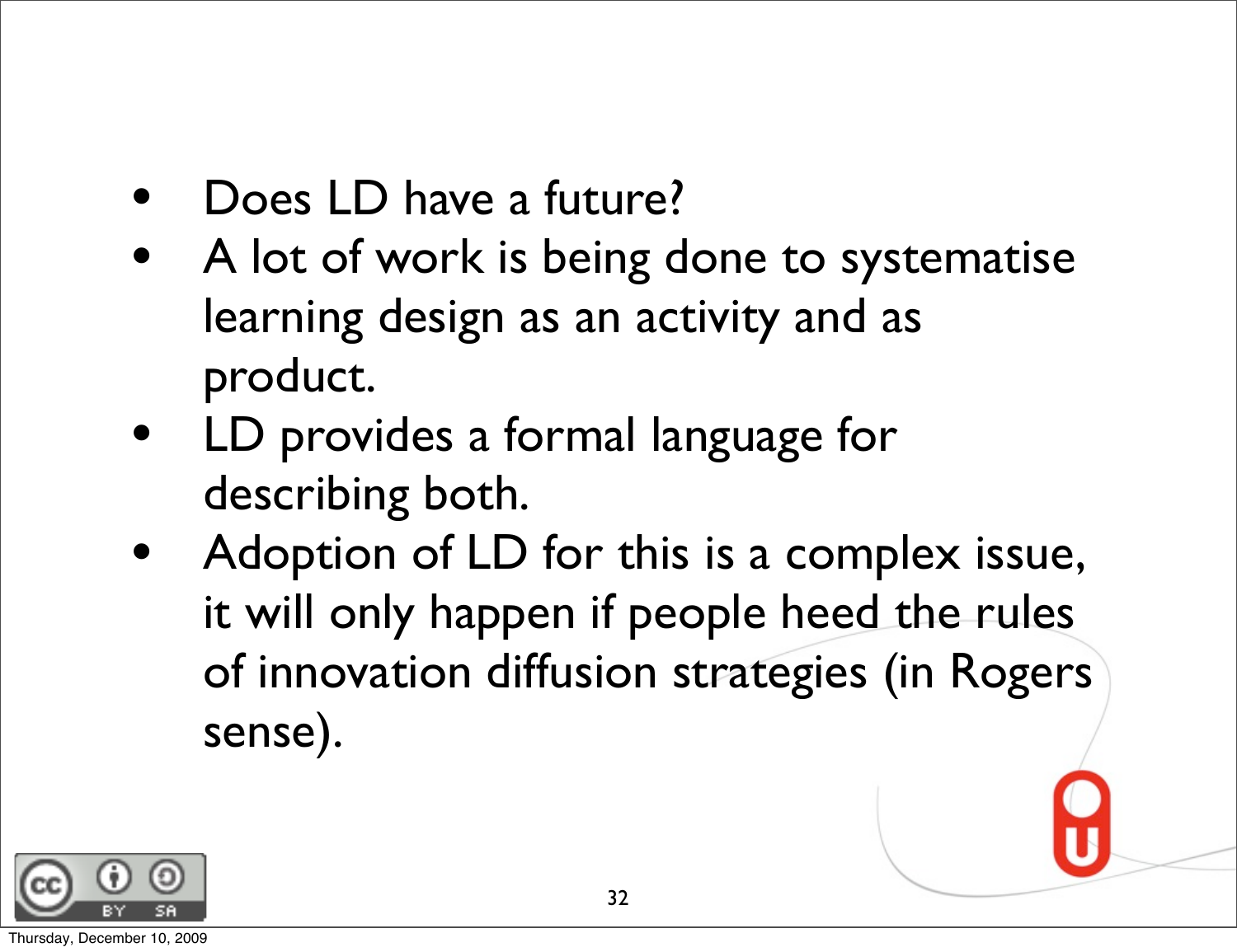peter <dot> sloep <at> ou <dot>nl

 $\frac{1}{2}$ 

http://celstec.org <http://pbsloep.nl/vv.html> http://dspace.ou.nl slideshare: pbsloep Twitter: pbsloep Skype: celstec-peter.sloep Jabber: pbsloep





Thursday, December 10, 2009